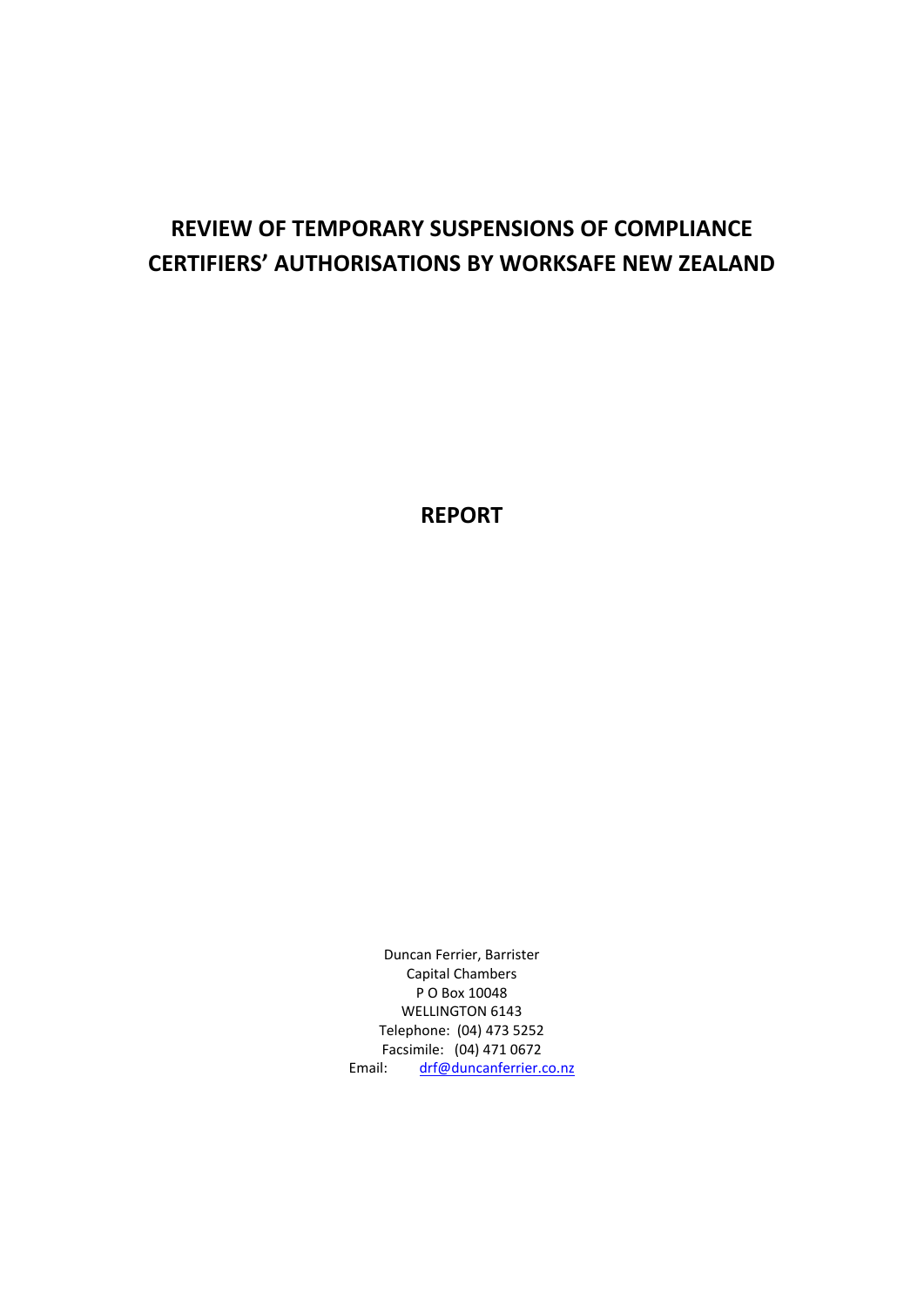# **1. INTRODUCTION**

- 1.1. The Health and Safety at Work (Hazardous Substances) Regulation 2017 (the Regulations) establish a regime under which the compliance of certain people, places and plant with the Regulations must be certified. WorkSafe has the function of authorising compliance certifiers for that purpose.
- 1.2. The relevant provisions are set out in Part 6 of the Regulations, along with provisions setting out the duties of compliance certifiers and providing for investigations of certifiers. Regulation 6.16 provides WorkSafe the power to temporarily suspend the authorisation of certifiers while they are under investigation. In order to take this step, WorkSafe must be satisfied that the temporary suspension is necessary for safety. Regulation 6.17 provides that investigations of compliance certifiers should be completed within 80 working days, but that WorkSafe can extend the timeframe if necessary.
- 1.3. A number of decisions made by WorkSafe under the Regulations can be appealed to the District Court. These include final decisions to suspend or cancel the authorisation of compliance certifiers once an investigation has been completed. However, neither WorkSafe's decisions to temporarily suspend certifiers under Regulation 6.16, nor its decisions to extend the length of an investigation under Regulation 6.17, are appealable in this way.
- 1.4. On 10 March 2021, the Parliamentary Regulations Review Committee held a hearing to consider a complaint from two compliance certifiers about the Regulations. Based on its findings, the Committee recommended that consideration be given to amending the Regulations, to provide some form of independent review of:
	- Temporary suspension decisions under regulation 6.16; and
	- Decisions to extend an investigation under regulation 6.17, when this will result in the consequential extension of a temporary suspension under regulation 6.16
- 1.5. On 30 June 2021, Hon Michael Wood, Minister for Workplace Relations and Safety, responded to the Chairperson of the Regulation Review Committee and confirmed WorkSafe will commission an independent review of the process where compliance certifiers who have authorisations temporarily suspended wish to appeal or complain about that suspension.
- 1.6. With the approval of the Chief Executive, the Head of High Hazards, Energy and Public Safety commissioned an independent review of these matters.

# *Terms of Reference*

- 1.7. The full terms of reference for this review are attached as "Appendix A" to this report. In essence, they called for two interrelated deliverables, being:
	- a) A factual narrative of the temporary suspension of compliance certifiers' authorisations from 2017; and
	- b) A report on the internal review appeal or complaints process in relation to temporary suspension of authorisations.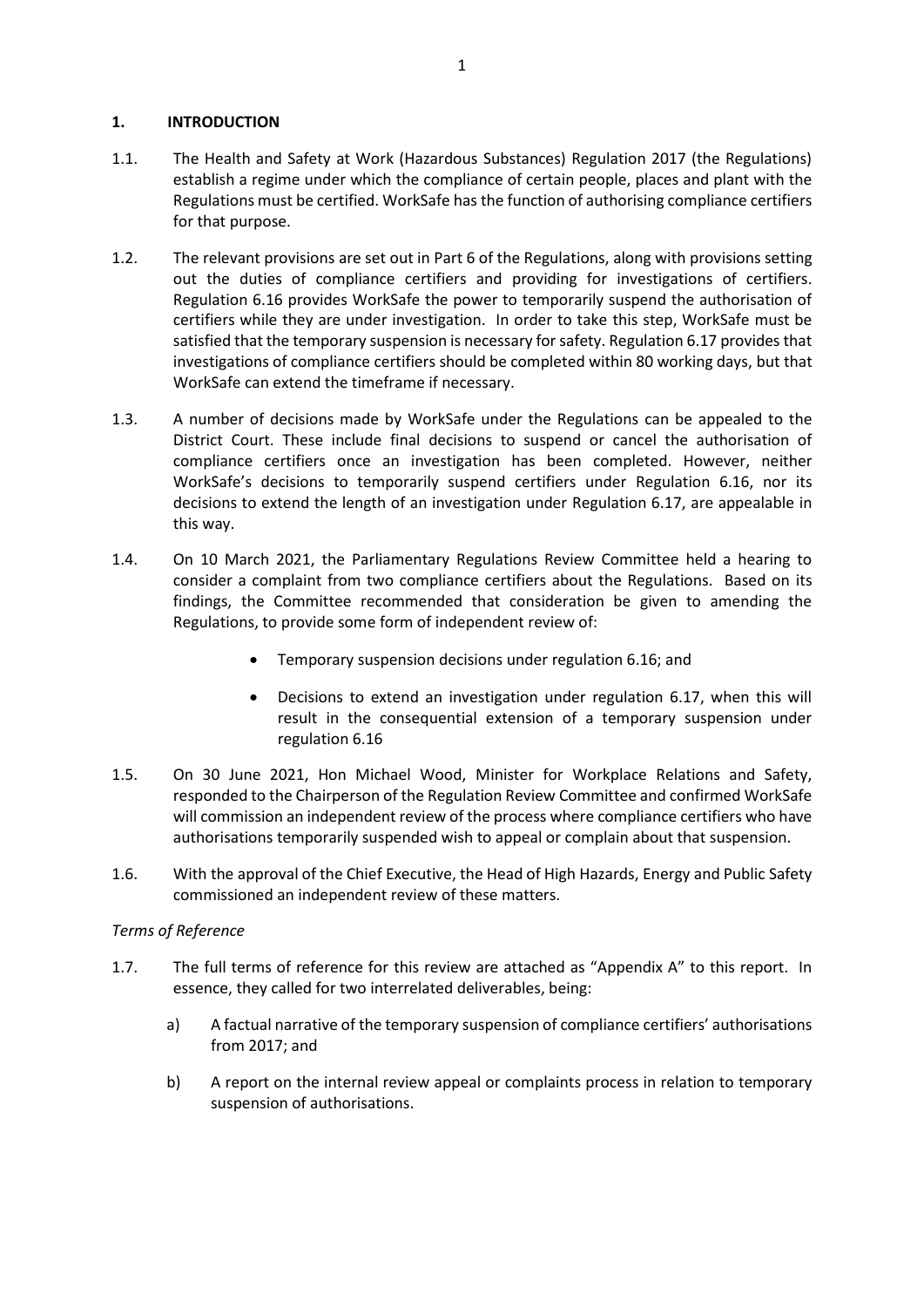### *Investigation process*

- 1.8. The investigation was primarily undertaken by reviewing a substantial amount of documentation provided to me by Worksafe and by conducting interviews with persons involved either in relation to the issues at the heart of this review or with management roles relevant to these functions. These were, in the order in which I spoke to them:
	- Andrew Smith, Principal Advisor (Regulatory Assurance);
	- Peter Nicholls Principal Advisor (Regulatory Assurance);
	- Catalijne Pille, Acting National Manager Interventions & Support
	- Lisa Nickson, Principal Legal Advisor, Corporate;
	- Simon Buckland Principal Advisor, High Hazards, Energy and Public Safety
	- Darren Handforth, Head Head of High Hazards, Energy and Public Safety
	- Simon Humphries, Acting Head of General Inspectorate.
- 1.9. I also received a helpful written statement from Lisa Rice, Senior Solicitor.
- 1.10. This review was required to be undertaken in a relatively short space of time. It was clear to me that the staff to whom I spoke were taking time away from their ordinary working commitments to assist me. I would like to express my gratitude to them for their cooperation.
- 1.11. I also received considerable assistance from Rachel Carne, who was appointed to act as Secretariat for the review. In addition, Mr Smith, referred to above, provided me with a significant amount of written material that was essential to this exercise. I was greatly assisted in this review by Mr Smith's jobsheets. These were contemporaneous records of actions taken and communications throughout investigations. I would particularly like to record my gratitude to them both for their help.
- 1.12. In order to assist in providing context for my review, I examined the written complaint to the Regulations Review Committee, lodged by and and . I considered whether or not it would be necessary to speak to  $\blacksquare$  and  $\blacksquare$  . Having reviewed their complaint, and other written evidence received by the Regulations Review Committee, I determined that that would not be necessary for the purposes of my review.

# *Investigation timing*

- 1.13. The investigation process, including all interviews, took place during August and September 2021.
- 1.14. The terms of reference called for me to report by 23 September 2021. This was extended by one day, to 24 September 2021, in order to allow for the provision of additional information.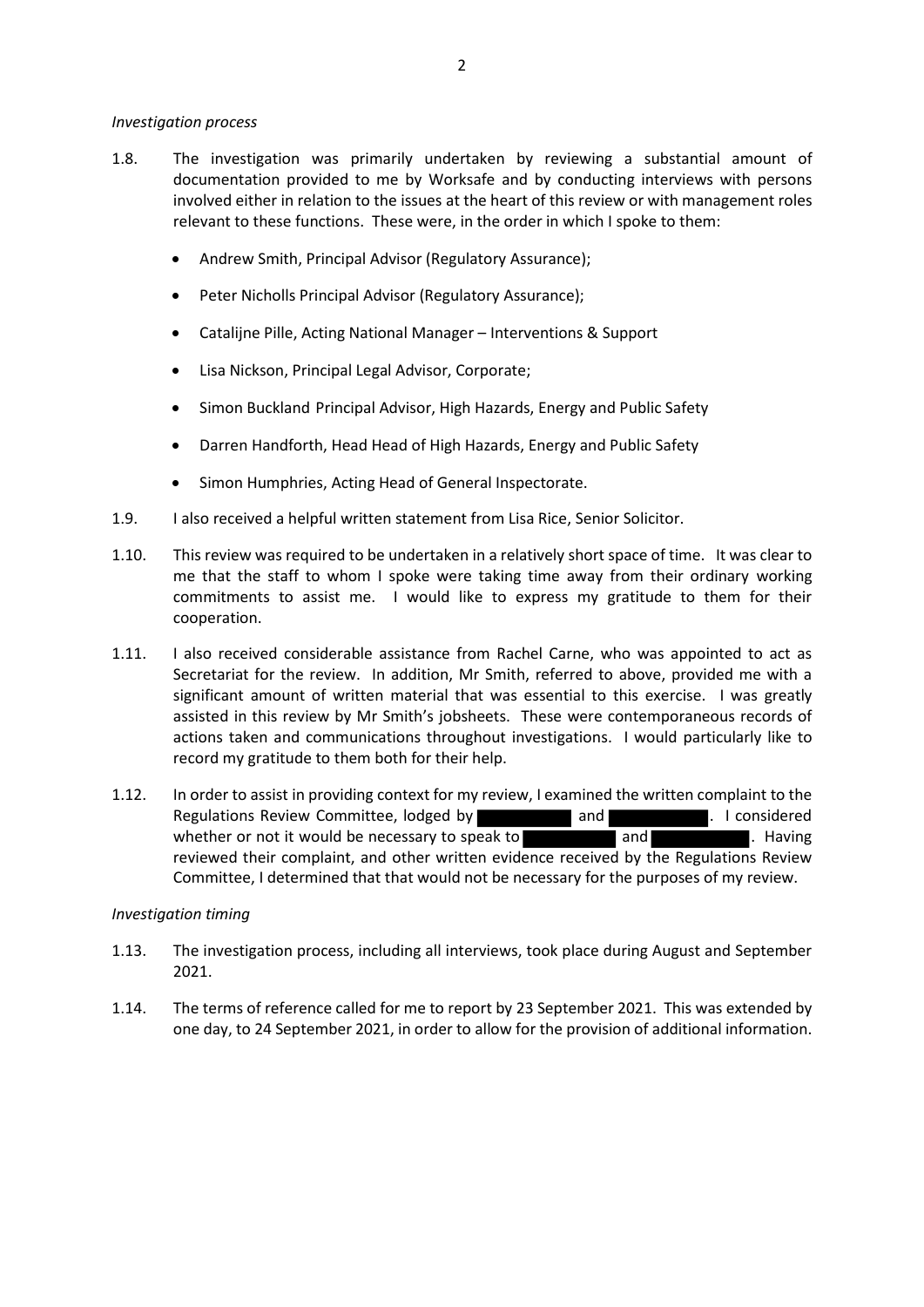### **2. THE COMPLIANCE CERTIFIER SYSTEM**

2.1. On 1 December 2017, the rules around managing hazardous substances in the workplace transferred from the Hazardous Substances and New Organisms Act 1996 to the Regulations.

# *The relevant provisions*

- 2.2. A compliance certificate is a document that confirms that an individual, site or equipment is compliant with the Regulations. The regulations provide that only authorised compliance certifiers can perform the functions of a compliance certifier. $1$
- 2.3. The defining characteristic of the compliance certifier authorisation system is that it is a closed system. Persons seeking to obtain entry into the system and operate within it are required to apply to WorkSafe for approval to enter. This approval is granted by way of authorisation. Eligibility for entry into the system is governed by satisfaction of the qualifications for authorisation. In particular, WorkSafe must be satisfied that the applicant will perform the functions of a certifier "in an objective manner that promotes safety". In addition, WorkSafe must be satisfied that the applicant is a fit and proper person.<sup>2</sup>
- 2.4. Regulation 6.15 provides for WorkSafe to investigate complaints and concerns about compliance certifiers. Importantly for the purposes of this review, while an investigation is underway, WorkSafe may suspend all or part of a compliance certifier's authorisation. The basis for taking this action is set out in Regulation 6.16(1). This provides that WorkSafe may suspend "if it considers it necessary for safety."<sup>3</sup> Any temporary suspension ordered must be no longer than is reasonably necessary for WorkSafe to investigate and decide what action to take.<sup>4</sup>
- 2.5. In closed systems such as this, there is a distinction between action the regulator can take to enforce rules and requirements and action taken to remove or limit a latent safety risk identified within the system. The former is a backward-looking, purely disciplinary, process. An example would be prosecution. The latter is a forward-looking process that seeks to protect the integrity of the system. The true purpose of the temporary suspension power is administrative, in that it seeks to address the latent safety risk identified within the system, an "unsafe" compliance certifier, rather than to punish them or enforce standards applicable to them.
- 2.6. WorkSafe's power to investigate must be exercised within a limited period of time, 80 working days. That is, however, subject to a significant modification in that the time limit applies unless WorkSafe decides that it needs more time to complete the investigation".<sup>5</sup> There is no express limit on the exercise of this discretion to extend the time for the

<sup>4</sup> Regulation 6.16

<sup>&</sup>lt;sup>1</sup> Regulation 6.2

<sup>2</sup> Regulation 6.8

<sup>&</sup>lt;sup>3</sup> In the context of this provision, WorkSafe" is the Head of High Hazards, Energy and Public Safety. Presently that is Mr Handforth. At the time of the decisions affecting  $\blacksquare$ that was Mr Handforth's predecessor, Mr Hetherington.

 $5$  Regulation 6.17(1)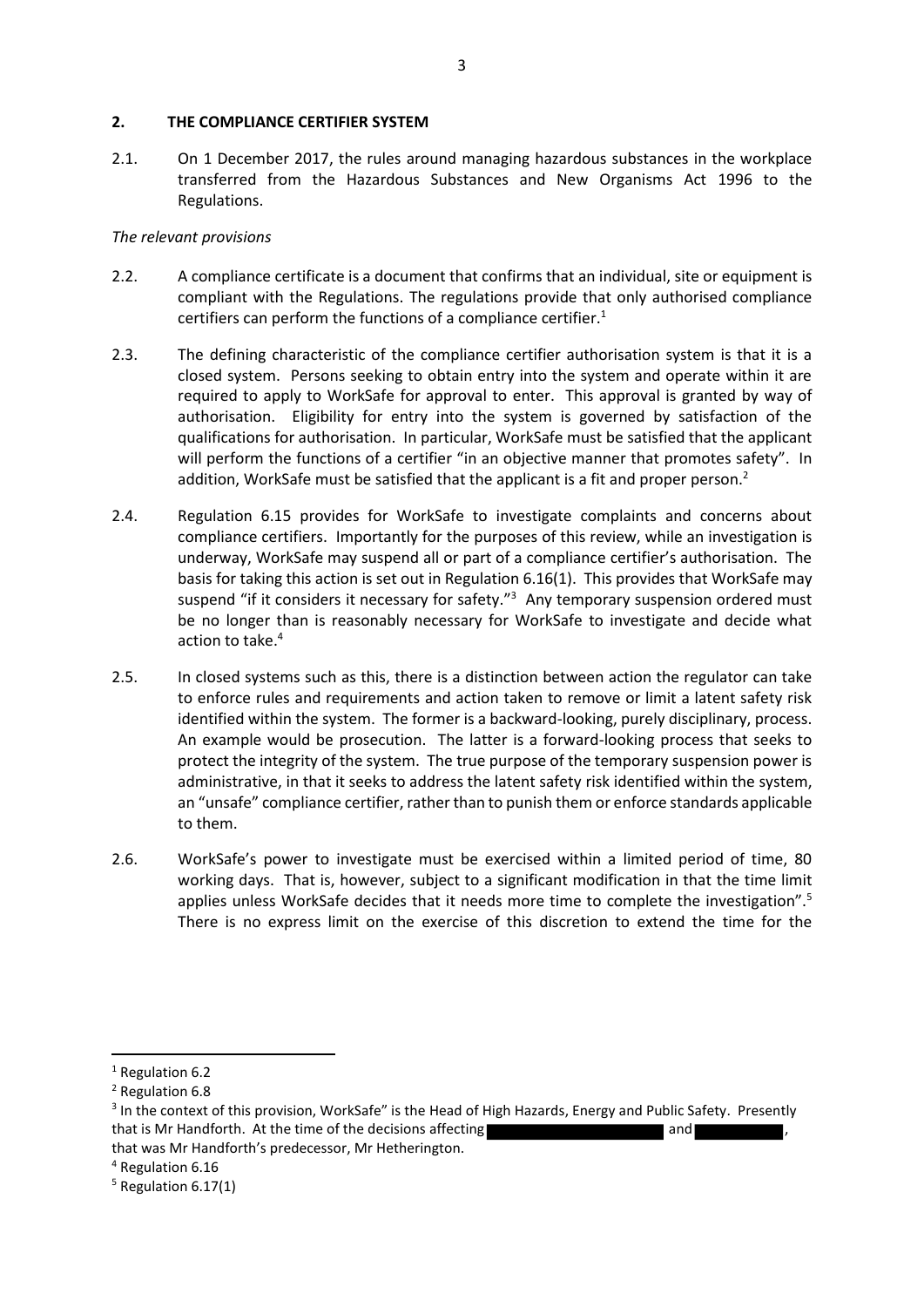investigation.<sup>6</sup> WorkSafe is required to notify the affected person of the extension and the reasons for it.

- 2.7. There is no limit on the time by which WorkSafe may extend the life of an investigation. There are good reasons for this. Investigations of this sort can be wide-ranging. They rely, to varying degrees, on the participation of the person being investigated. If an investigation process were subject to a "hard" limit of 80 working days, it might be open to a person being investigated to frustrate the process up to the time limit.
- 2.8. Balanced against that are the considerations associated with the individual certifier whose authorisation has been temporarily suspended. Certifiers rely on WorkSafe's authorisations for their livelihood. This could be affected for months, while the investigation proceeds. This is said with absolutely no criticism intended of WorkSafe. An investigation might conclude that there was no basis for continued exclusion of the individual from the system. In those circumstances, the affected certifier would have limited, or more likely no, ability to obtain compensation from WorkSafe.<sup>7</sup>
- 2.9. At the conclusion of an investigation, WorkSafe can take a variety of actions prescribed by Regulation 6.20. These include suspending or cancelling the compliance certifier's authorisation and varying the scope or any condition of the authorisation. Pursuant to Regulation 6.35 rights of appeal are provided in respect of certain specified decisions. These include decisions:
	- To refuse to grant an authorisation;
	- To grant a limited scope of authorisation; and
	- To vary, suspend or cancel all or any part of an authorisation under regulation 6.20.
- 2.10. Importantly, the last of these only relates to a decision to suspend an authorisation following the completion of an investigation. No right of appeal is granted in respect of a decision to suspend an authorisation while an investigation is being conducted or to extend the timeframe for completing an investigation. Rights of appeal exist only as creatures of statute.<sup>8</sup> If a right of appeal is not expressly granted, it is not possible to infer, or read in, such a right.

# *The complaint to the Regulations Review Committee*

1.15. The Regulations Review Committee hearing considered two grounds raised by the compliance certifiers' complaint:

<sup>&</sup>lt;sup>6</sup> Limitations on the discretion would be implied by law. For example, WorkSafe could not exercise the discretion arbitrarily or without reasonable grounds. These requirements would be enforceable by way of judicial review.

<sup>7</sup> In *Attorney General v Carter*, the Court of Appeal considered a claim in negligence by subsequent purchasers of a vessel against the Ministry of Transport. The Court of Appeal considered that the statutory scheme of the Maritime Transport Act 1994 was not capable of supporting a duty of care owed by regulators to prospective purchasers in respect of their commercial decisions. The Court of Appeal judgment refers to "a legitimate public interest in regulatory bodies being free to perform their role without the chilling effect of undue vulnerability to actions for negligence."

<sup>8</sup> *Shotover Gorge Jetboats Limited v Jamieson* [1987] 1 NZLR 437 (CA)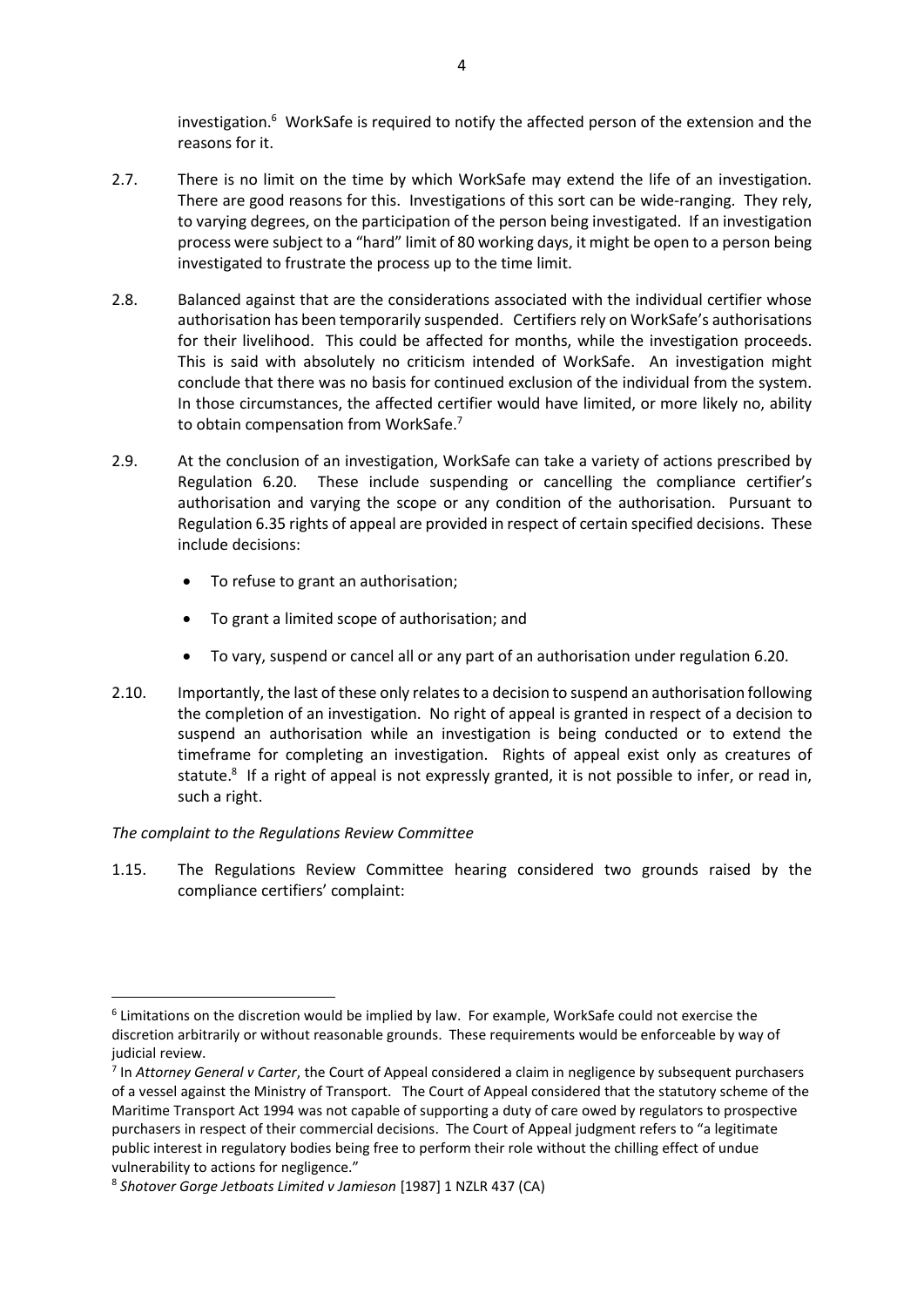- whether the power for WorkSafe to appoint their own compliance certifiers is incompatible with their role to regulate compliance certifiers.<sup>9</sup>
- whether the power for WorkSafe to temporarily suspend certifiers' authorisations for safety reasons while they are under investigation, along with WorkSafe's power to extend the timeframe for an investigation to be completed, makes the rights of certifiers unduly dependent on administrative decisions that are not able to be appealed.
- 1.1. Examples of administrative decisions in the latter ground given in the complaint are:
	- Suspension during investigation;
	- Provision of information during an investigation;<sup>10</sup> and
	- Time frame for completing an investigation.
- 2.40. The Committee found that regulations 6.16 and regulations 6.17 may meet the ground in Standing Order 327(2)(d) for being drawn to the attention of the House.<sup>11</sup> The Committee considered that WorkSafe's decisions under these regulations represent a significant interference with persons' 'rights and responsibilities', as suspension decisions determine whether compliance certifiers can conduct their business. This interference was considered substantial enough that the Committee expect legislation to provide for these decisions to be independently reviewed on their merits.
- 2.41. Currently, persons affected by WorkSafe decisions under regulation 6.16 and 6.17 can request WorkSafe internally review these decisions. They can also challenge the process through which a decision was reached through judicial review or complaints to the Ombudsmen.
- 2.42. In its essence, a complaint about a decision to temporarily suspend a compliance certifier calls for a reconsideration of the decision to impose the suspension under Regulation 6.16. Although not expressly provided for in the Regulations, such a reconsideration is as much an exercise of the discretion granted as the imposition of the suspension. It calls for an appropriately formal process in receiving, recording, determining and communicating the outcome of the complaint or request for review.

 $9$  This ground, and the Committee's finding in relation to it, is not relevant to this review.

<sup>&</sup>lt;sup>10</sup> Although not expressly covered by the terms of reference for this review, this example is doubtful. There are legislative provisions associated with the provision of information that would be applicable to WorkSafe investigations.

<sup>&</sup>lt;sup>11</sup> Standing order 327(2)(d) provides that regulations should not unduly make the rights of a person dependent on administrative decisions that are not able to be reviewed on their merits by an independent tribunal.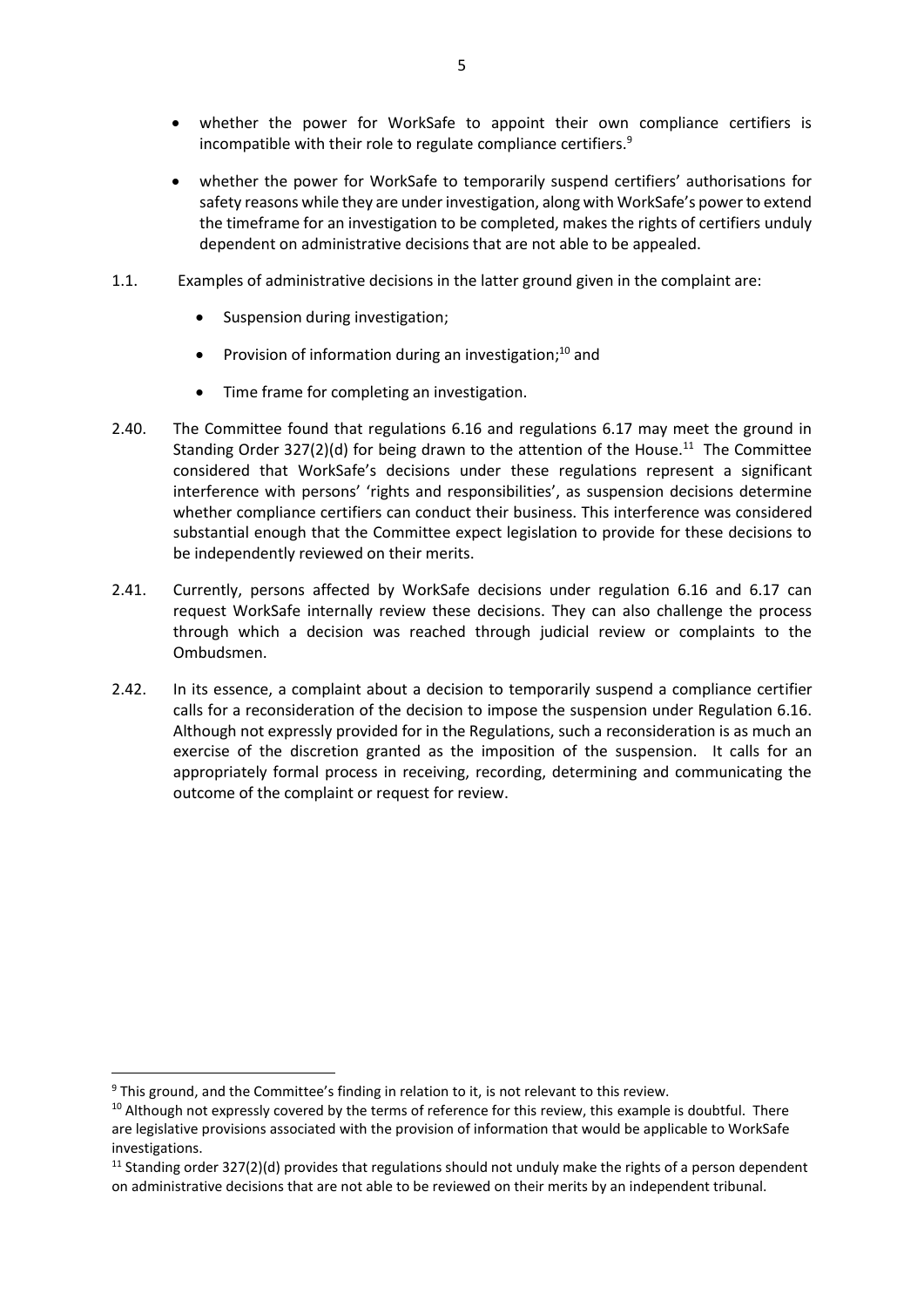#### **3. NARRATIVE**

- 3.1. I was advised that, since the promulgation of the regulations in 2017, four persons have been the subject of temporary suspension. One of those individuals, has been has been temporarily suspended on two occasions. What follows is an analysis of the key events in relation to each temporary suspension.
- 3.2. On 13 March 2018, WorkSafe NZ received a complaint concerning the performance of compliance certifier, **The complaint related to information** issuing of a location compliance certificate without inspecting the site or reviewing documentation pertaining to the inspection of the site, before the certificate was issued. The location compliance certificate was dated 5 February 2018. Preliminary enquiries revealed that the inspection was conducted on 6 February 2018, being the day after the certificate was issued.
- 3.3. WorkSafe's Audit and Investigations team was given approval to investigate on 16 March 2018. Apparently, this decision was taken by WorkSafe's Manager Certifications, Approvals and Registrations, . 12 On 16 March 2018, a letter was sent to **interpret in the suspending his authorisation**, pending the outcome of the investigation. The letter was phrased as follows:

*"Your previous behaviour has demonstrated to us that you cannot be relied upon to conduct yourself in a proper manner expected of a compliance certifier, therefore in accordance with regulation 6.16, WorkSafe considers it necessary for safety to suspend your authorisation as a compliance certifier during this investigation."*

- 3.4. I was advised by Mr Smith that there was no written record of decision, independent of this letter.
- 3.5. On 19 March 2018 at 11.30 am, wrote an email to constraint a saking for his authorisations as a compliance certifier for "Approved Fillers" and "Approved Handlers" to be excluded from the scope of the temporary suspension. **Example 20** concluded his email as follows:



<sup>12</sup> According to Mr Smith, **held a delegation under regulation 6.16 to temporarily suspend** authorisations.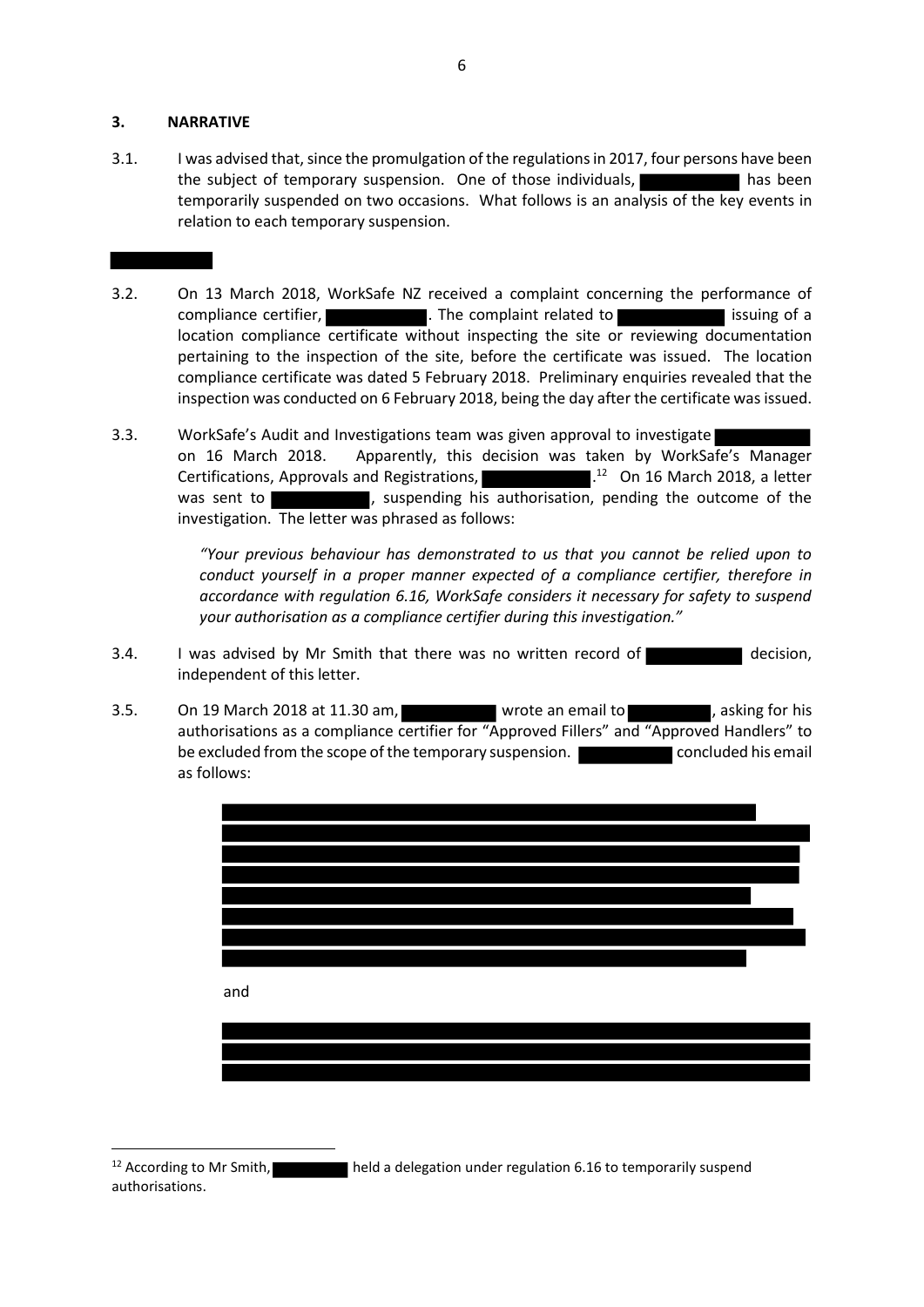3.6. **THE RESPONDED AT 1.39 pm that day, relevantly saying:** 

*"I can confirm that the circumstances leading to the immediate suspension of all of your approvals are of such a serious nature that the outcome of the investigation may also impact on all of your approval types and not just Locations and Stationary Container Systems."*

- 3.7. **Figure 2.5 responded, also later on 19 March, thanking for his advice about** the temporary suspension and making comment as to the substance of the investigation.
- 3.8. On 23 March 2018, WorkSafe NZ received a second complaint concerning the performance of **the complaint alleged that** had not carried out the necessary due diligence when issuing a Stationary Container Test Certificate.
- 3.9. On 4 May 2018, WorkSafe's preliminary investigation report, covering both complaints, was sent to . He was invited to make a submission by 25 May 2018. On that day, WorkSafe received a submission from **the submission of the state of the end in relation** to the preliminary investigation report. This included the following statement:



3.10. On 29 May 2018, Sent a letter to and advising him his authorisations had been cancelled. That decision related to all of authorisations. I was advised by Mr Smith that there was no written record of decision, other than the letter sent to

#### *Discussion*

- 3.11. requested that the temporary suspension be limited in its scope. Essentially, what appears to have been saying was that the threshold for temporary suspension in Regulation 6.16 was not met in relation to some of his authorisations and that the suspension should be limited to the authorisations in which the threshold was met. That was not an unreasonable proposition to put to WorkSafe.
- 3.12. response was effectively a statement to the effect that the outcome of the investigation would affect all of  $\Box$  approval types. The difficulty with this is that it did not address the substance of **request.** In particular, it did not address whether the safety threshold was met for all of authorisations.
- 3.13. It may be that reference to the "circumstances leading to the immediate suspension of all of your approvals" was intended to convey the proposition that the threshold in Regulation 6.16 was met in relation to all aspects of authorisation. However, if that was the case, the point was not expressed with clarity. Whether or not the outcome of the investigation would affect all of approval types is something of a non-sequitur.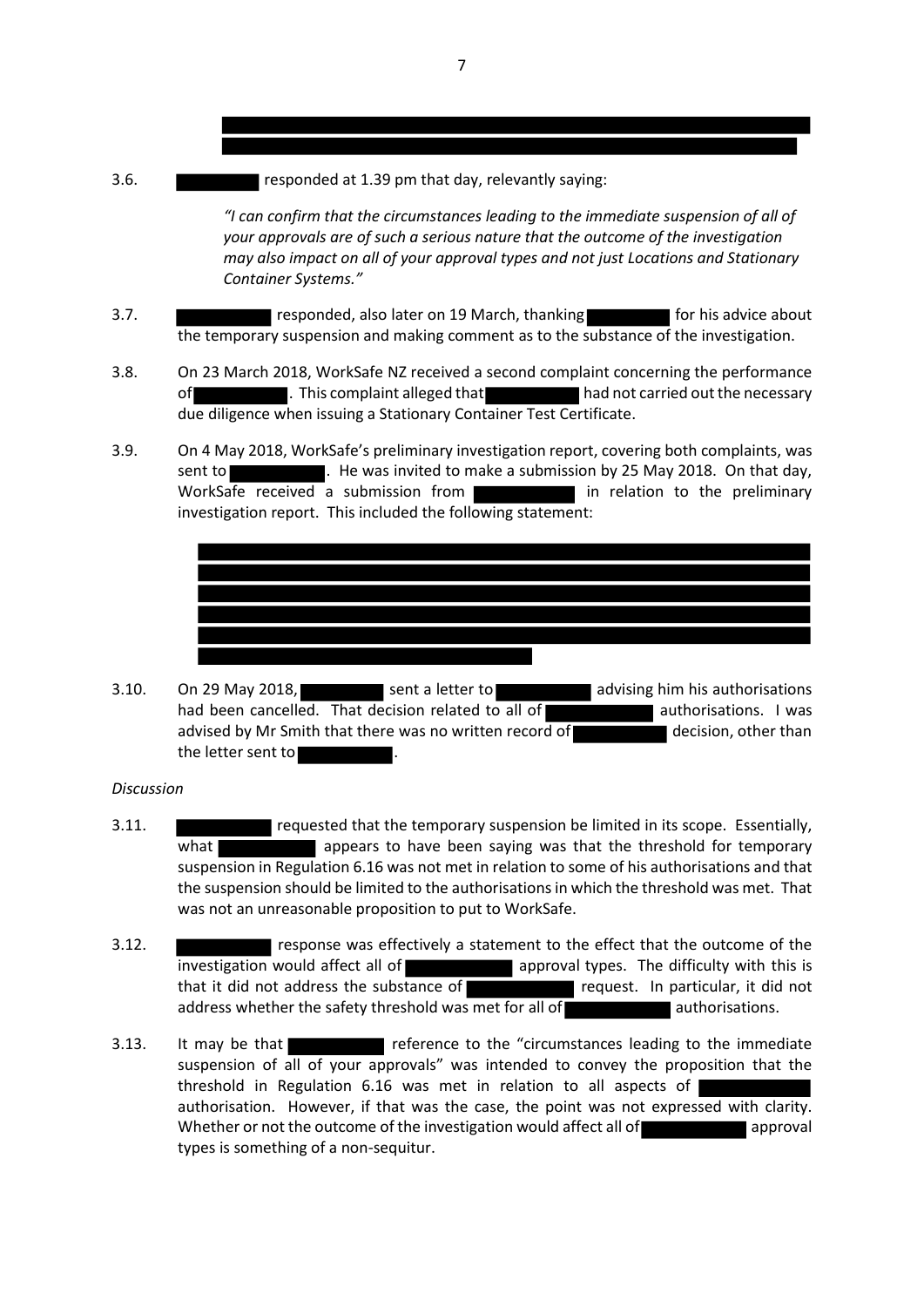3.14. That lack of clarity could perhaps reflect the absence of any formality in the process by which the request was considered. Had taken time to consider what was asking of WorkSafe, and sought legal advice as to his decision and communication of that decision, his response might have been closer to the mark.

- 3.15. On 31 November 2018, WorkSafe's Audit & Investigations team received a concern from the Hazardous Substances team about compliance certifier **Fig. 2018**. The primary allegation was that had issued location test certificates to a service station in Wairoa when the site was non-compliant. On 8 January 2019, WorkSafe wrote to seeking information related to the allegations. A second letter, in similar terms, was sent on 17 January 2019.
- 3.16. On 28 January 2019, underwent an interview with WorkSafe investigators. This process, as well as further inquiries, resulted in a decision that the allegations should be formally investigated and that **and authorisation would be temporarily suspended** pending the outcome of those investigations. This decision was made on 11 February 2019 by WorkSafe's Head, High Hazards, Energy and Public Safety, Tony Hetherington.
- 3.17. That decision was communicated to by way of a letter, signed by Simon Humphries, Head of Specialist Interventions, and emailed to him on 12 February 2019.<sup>13</sup> This included the following statement:

*"Considering the hazardous nature of locations you are authorised to certify WorkSafe considers it necessary for safety to suspend your authorisation until the investigation is concluded."*

- 3.18. Later on 12 February 2019, texted a member of WorkSafe staff, indicating that he wished to have his name removed from the Compliance Certifiers register, referring to health issues that he was experiencing. WorkSafe took immediate steps to implement this request.<sup>14</sup>
- 3.19. On the same day, it would seem that wrote separately to the Chief Executive of WorkSafe indicating his intention to withdraw from compliance certification activities. This was responded to by Mr Hetherington. He indicated that WorkSafe intended to continue with its investigation but in deference to health issues, he would not be contacted for further information. Would be advised of the outcome. In the meantime, Mr Hetherington indicated that  $\blacksquare$  entry on the certifier register would be adjusted to appear as "suspended".
- 3.20. On 8 July 2019, a memorandum was completed, detailing the outcomes of the investigation and seeking the cancellation of authorisation. Mr Smith recalled sending a copy of the memorandum in draft and asking for his comments. According to Mr Smith, made no comment. A decision to cancel authorisation was made on 17 July 2019, evidenced by Mr Hetherington's signed acceptance of the cancellation

<sup>&</sup>lt;sup>13</sup> The letter provided to me was dated 8 February 2018, but I was advised that the letter was not sent for some days after the decision. I was further told that the reference to 2018 in the date of the letter was a typographical error. Mr Humphries explained that, while he did not have a delegation authorising him to order investigations and temporary suspensions under the regulations, he had authority to write to persons on behalf of WorkSafe. With the benefit of hindsight, Mr Humphries acknowledged that it might have been helpful if he had indicated that his letter was written on behalf of the decision-maker, Mr Hetherington. <sup>14</sup> However, technical difficulties were apparently experienced in doing so.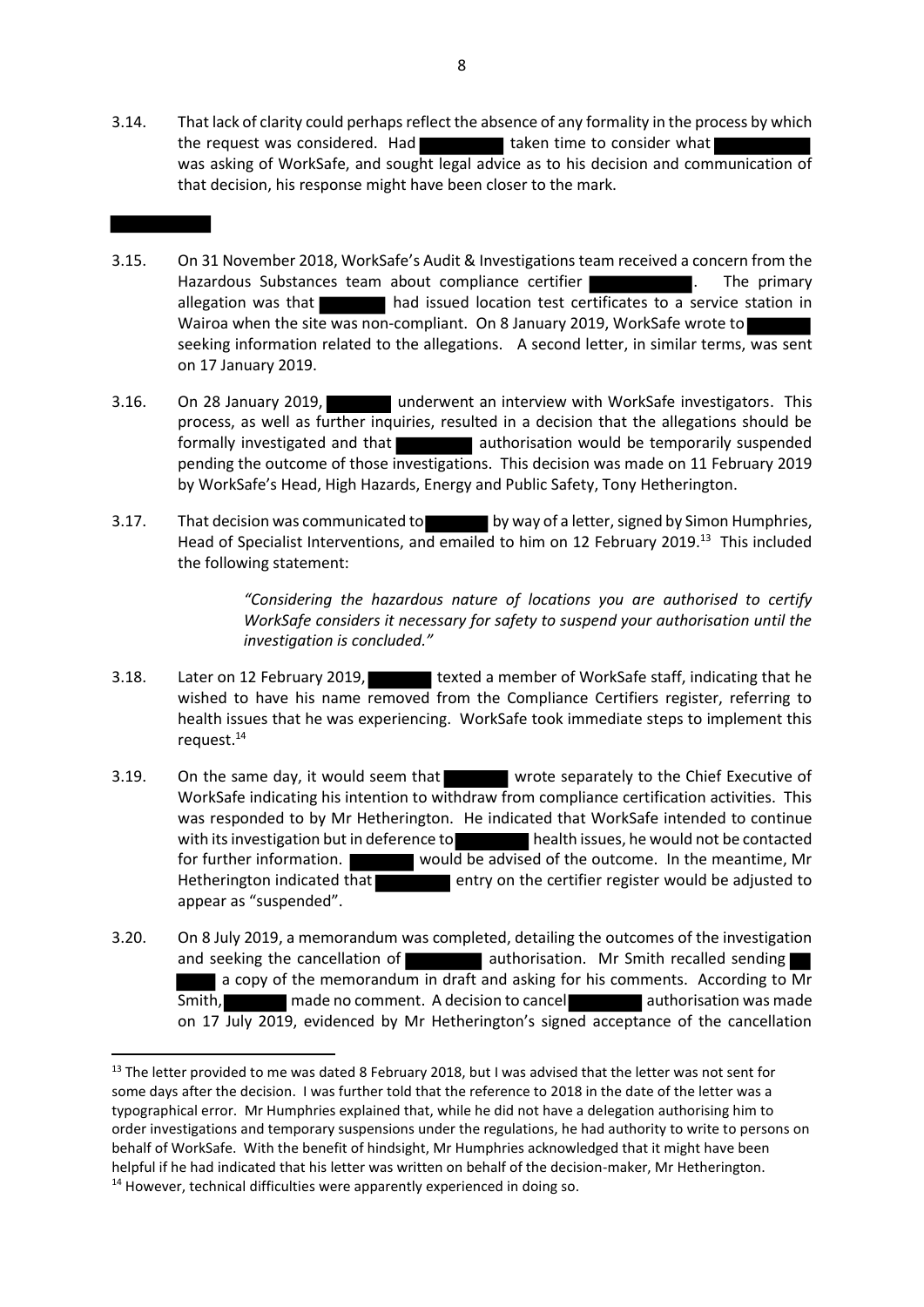recommendation. The next day, WorkSafe wrote to advising him of this decision and his appeal rights. The stook no such step and WorkSafe's file was closed on 10 August 2019.

### *Discussion*

3.21. made no statement that could properly be regarded as a complaint about the temporary suspension, or a request for review. To that extent, there is nothing of relevance to be taken from his experience, beyond noting Mr Smith's advice that the investigation lasted 82 working days. Strictly, in terms of Regulation 6.17, an extension beyond the 80 working day period was required.

- 3.22. On 14 October 2019, following an investigation, WorkSafe advised compliance certifier , that it had decided to:
	- vary vary authorisations to preclude the use of third party assessors in any capacity, and
	- suspend her authorisations for certified handlers until she is able to demonstrate her qualifications pursuant to regulations 6.6, in relation to vertebrate toxic agents.
- 3.23. On 15 January 2020, WorkSafe received a further complaint about **The Communisty Constant**. This complaint alleged that had used a third party assessor to visit an unmanned service station to gather evidence and issue a compliance certificate. If proven, this would have been contrary to the conditions of authorisations.
- 3.24. WorkSafe completed preliminary enquiries into this complaint and concluded that there was sufficient evidence that **had used a third party assessor.** The view was taken that this was evidence of wilful non-compliance with the variation of her authorisations that was imposed following the outcome of the investigation into her conduct and ability in 2019. The WorkSafe investigators considered that this brought into question the competence and conduct of as a Compliance Certifier. In this case, temporary suspension was recommended. WorkSafe's memorandum, recommending investigation and temporary suspension, is dated 27 January 2020.<sup>15</sup> The version that I have is unsigned but includes the following for completion:

<sup>&</sup>lt;sup>15</sup> Mr Smith recorded in his jobsheet that he received a signed copy of the memorandum from Mr Hetherington on 30 January 2020. I was advised by Mr Smith that he believes that Mr Hetherington would have signed the memorandum and authorised the temporary suspension between 27 January (the date of the recommendatory memorandum) and 30 January.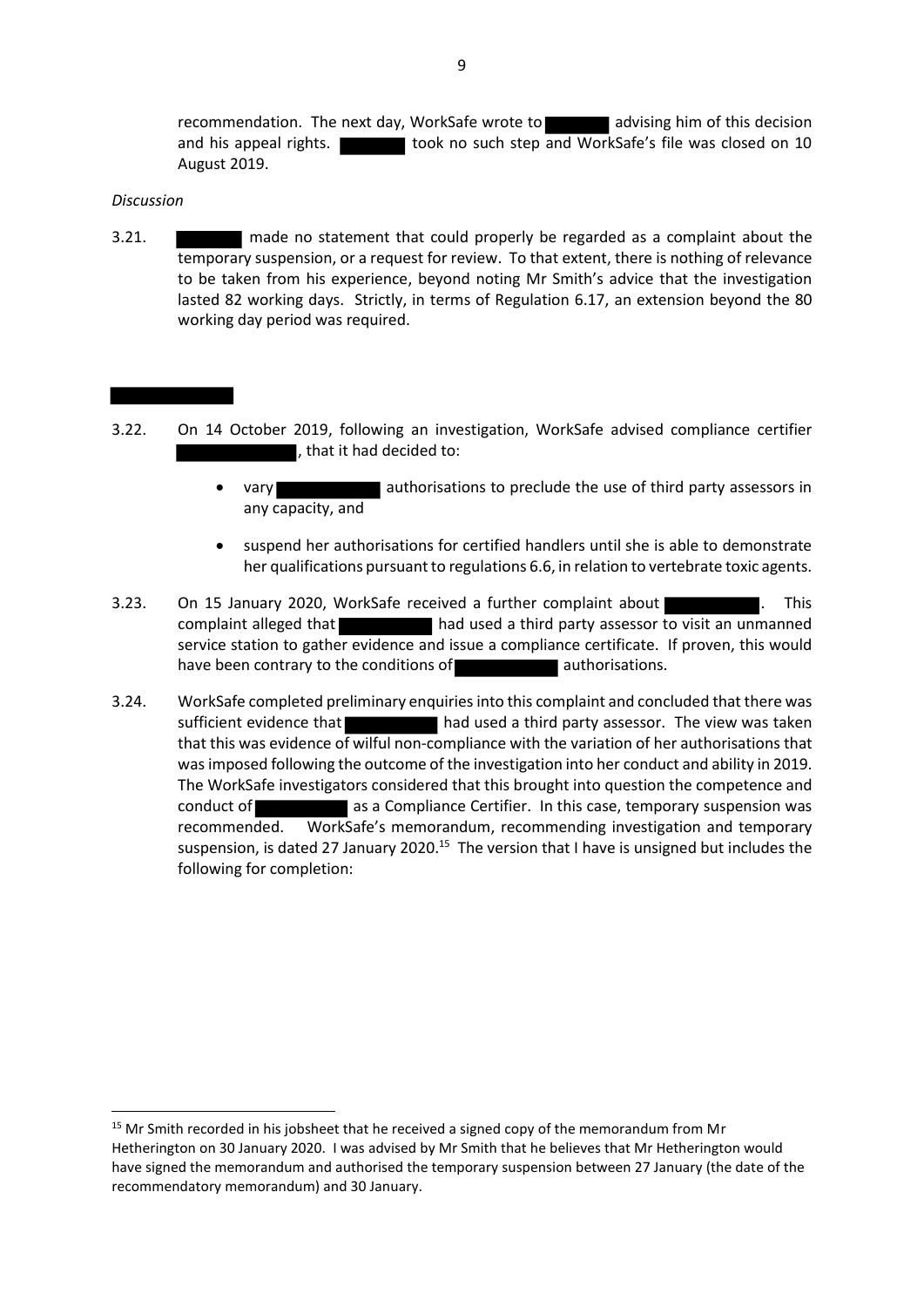*Acting under delegated authority, and on behalf of WorkSafe New Zealand, I:*

*a. Authorise an investigation into the competence and conduct as a compliance certifier of .*

*Yes / No*

*b. Suspend authorisations to issue compliance certificates.*

*Yes / No* 

*Signed*

*Tony Hetherington*

*Head, High Hazards, Energy and Public Safety* 

*Dated:*

- 3.25. On 30 January 2020, Mr Smith contacted, a Mr Moore, who had acted as lawyer on the previous investigation. Mr Smith's job sheet indicates that he inquired as to whether or not Mr Moore had instructions to act for and then informed him of the investigation.
- 3.26. **was formally notified of the decision to investigate and the temporary** suspension on 30 January 2020. The letter notifying included the following statement:

*"In accordance with regulation 6.16, WorkSafe considers it necessary for safety to suspend your compliance certifier's authorisations while conducting its investigation. This means, your authorisation ceases to have effect pending the outcome of the investigation process."*

- 3.27. This letter was emailed to Mr Moore, also on 30 January 2020, as "an unsigned courtesy letter to allow him time to discuss the pending investigation with ". Mr Moore". later emailed Mr Smith to confirm that he (Mr Moore) did have instructions to act for In relation to the investigation.
- 3.28. On 11 February 2020, Mr Moore and Mr Smith spoke on the telephone. Mr Moore asked whether it might be possible for WorkSafe to lift the temporary suspension.
- 3.29. On 12 February, Mr Moore and Mr Smith spoke on several occasions. Mr Moore confirmed that he had instructions to take steps to reverse WorkSafe's decision.<sup>16</sup> Mr Smith suggested to Mr Moore that should consider making a submission to WorkSafe rather than pursuing the matter through the courts. Mr Smith asked Mr Moore to email any submission that wanted to make to him and indicated that he would ensure that the decision maker was made aware of the situation.
- 3.30. At 2pm that day, Mr Moore responded, indicating that he had instructions to "file proceedings to challenge the decision to temporarily suspend on an urgent

<sup>&</sup>lt;sup>16</sup> Mr Smith's jobsheet.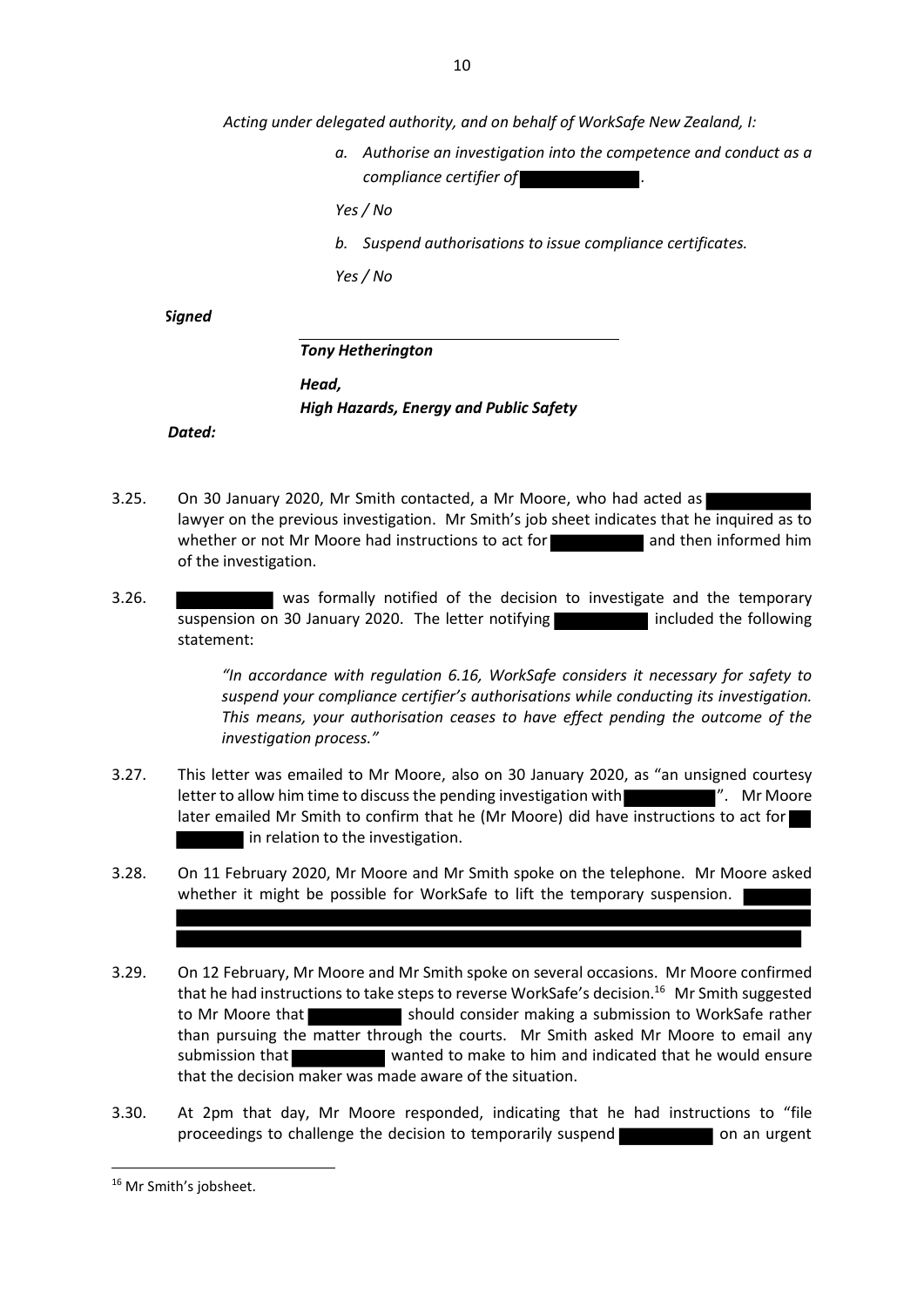basis", but indicated that he was hopeful that this would not be necessary. He went on to make submissions on the temporary suspension. In essence, Mr Moore said that **Delieved that her use of the third party assessor in the particular circumstances** was not covered by the condition. WorkSafe had been asked to confirm that, but no response had been received. On that basis, and in light of the financial harm the temporary suspension would cause **the sum of the set of the set of the temporary** suspension would cause suspension.

3.31. Mr Smith responded at 2.21 pm that day. He indicated that he would "discuss this with some urgency with the appropriate decision maker" adding:

*"I will do my best to get you a response in a timely manner."*

3.32. Mr Smith recorded in his jobsheet that he discussed this with his manager, Mr Hetherington. The latter "agreed in principle to lifting the suspension, however he wanted some assurance that would comply with the conditions of her authorisation." Mr Smith then emailed Mr Buckland, who was at the time, Team Leader, Hazardous Substances, and advised him of Mr Hetherington's "in principle" position.<sup>17</sup> He added:

> *"The lifting of the suspension is dependent on the terms of a formal undertaking that will send to WorkSafe for consideration."*

3.33. Mr Smith emailed Mr Moore, saying:

*"Further to our earlier discussion I have started the process to lift the suspension. There are obviously some administrative matters to cover first, however barring any unforeseen problems we should be able to sort this out very quickly. In the meantime this will give* some surety that the suspension issues are *being addressed."*

- 3.34.
- 3.35. On 14 February 2020, Mr Smith received an email from Mr Moore's office, attaching an undertaking for WorkSafe to consider. Mr Smith responded indicating that "WorkSafe was now satisfied with the undertaking in its current form and would be happy to consider a revised version". On 17 February, Mr Moore's office sent Mr Smith a revised wording.
- 3.36. Mr Smith's jobsheet records that, on 18 February 2020 at 9.01am, Mr Smith emailed Mr Buckland and asked him to lift the suspension. The jobsheet then records that Mr Smith emailed Mr Moore at 12.56 pm to notify him that the suspension had been lifted.
- 3.37. The investigation continued. Its ultimate outcome was that the allegations were found to have been established and was sent a warning letter on 25 August 2020.

# *Discussion*

3.38. Whether or not it was appropriate for Mr Smith to inform Mr Moore of the existence of the investigation and to send him a copy of the letter, before Mr Moore had confirmed he had instructions, is not a matter for this review. However, there may have been some privacy

<sup>&</sup>lt;sup>17</sup> Mr Buckland's role included management of WorkSafe's public-facing certifier records.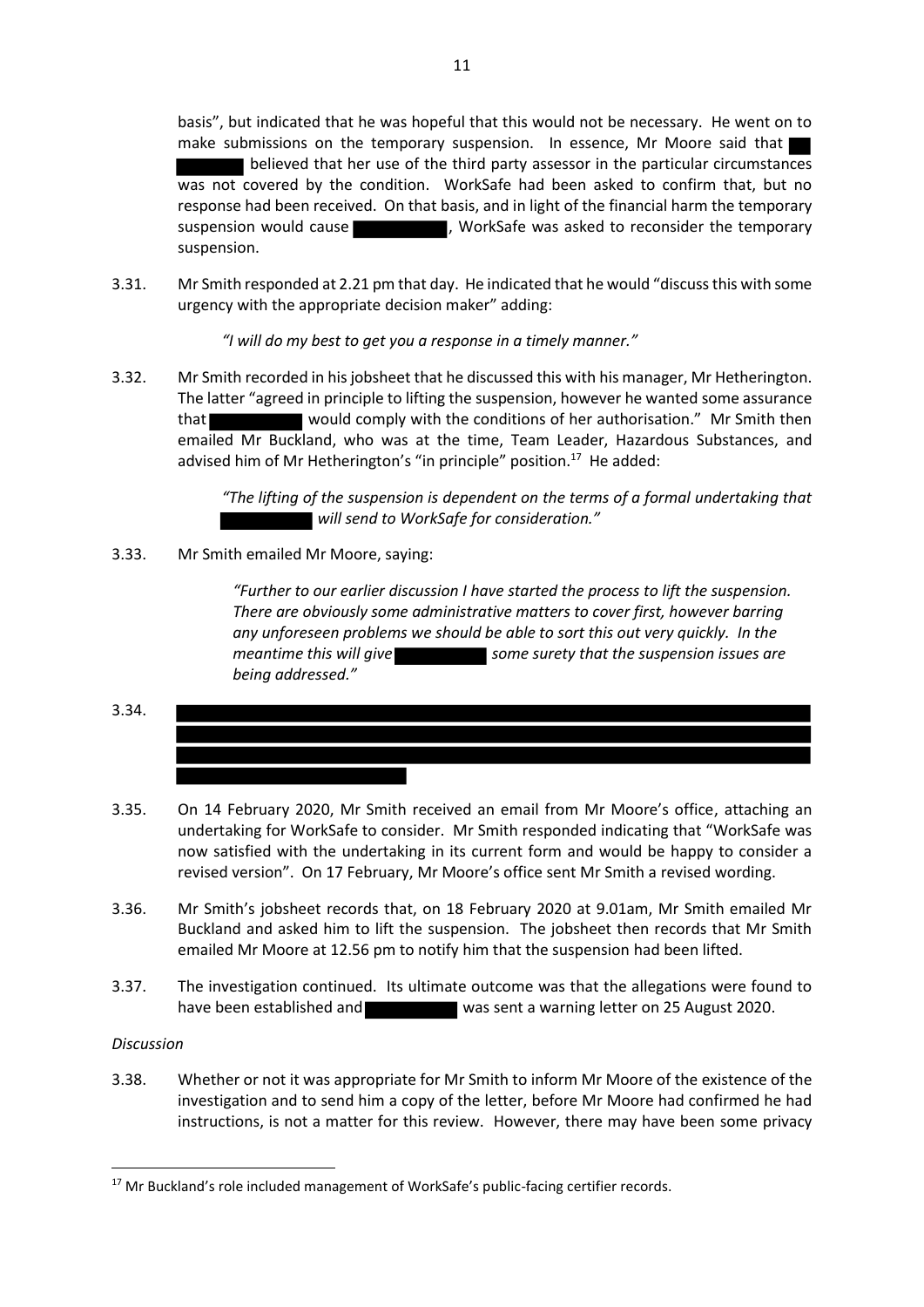issues around this had Mr Moore not had instructions to act for **the contract of the U.** What is clear is that Mr Smith was acting in a spirit of courtesy and cooperation.

- 3.39. Mr Hetherington agreed "in principle" to the lifting of suspension based on a written undertaking, the terms of which had not yet been agreed. Mr Smith and others indicated that there was little chance that Mr Hetherington was not aware of, and approved, the ultimate removal of the suspension. That was on the basis that it was the subject of discussions with the legal unit and with Mr Buckland, who was responsible for the maintenance of the public facing website record of authorisations. However, beyond the removal of the temporary suspension and the fact that Mr Hetherington was the only person who had the delegated authority to take such a decision, I could find no evidence confirming that a decision was actually taken in any formal sense. There was, in particular, no evidence of analysis of the safety basis for removal of suspension.<sup>18</sup>
- 3.40. I was told that the investigation into the took 135 working days. There was no evidence that indicated that the requirements of Regulation 6.17(2) were complied with in case. I discuss this in more detail below.

# *The first temporary suspension*

3.41. In October 2018, an allegation was made to WorkSafe that compliance certifier had used another person to complete the inspection of the relevant tank wagon. Following preliminary investigation, and receipt by WorkSafe of two further complaints about , on 14 February 2019, Mr Smith passed a memorandum to Mr Hetherington, recommending investigation and temporary suspension. Mr Smith recorded in his jobsheet that on 22 February 2019, he received authorisation to investigate. His note includes the following additional statement:

> *"Decision made by Tony Hetherington to partially suspend authorisation for Tank Wagon-in service."*

3.42. On 22 February 2019, Mr Humphries wrote to notifying him of the investigation and the temporary suspension.<sup>19</sup> This letter includes the following statements in terms of the decision to temporarily suspend:

> *"As you may be aware, the compliance certifier regime relies on those with the necessary authorisation to use their skills, knowledge and experience to ensure that hazardous substances, storage and locations are safe to protect workers and the public."*

> *"Hazardous substances in tank wagons may pose a risk to drivers , cargo handlers, emergency services and the general public during their transportation. The hazardous nature of substances transported in tank wagons lead WorkSafe to consider it is necessary for safety to suspend your authorisation for 'tank wagons in service' until the investigation is concluded."*

<sup>&</sup>lt;sup>18</sup> In fairness to Mr Hetherington, such evidence may exist. I was advised that Mr Hetherington and his personal assistant have both left WorkSafe employment. In those circumstances, difficulties were experienced in accessing their email inboxes, which may have contained the relevant information.

 $19$  For reasons that are not clear, the copy of the letter that I was provided with was dated 13 February 2018. This was a point identified by lawyer in his letter of 27 February 2019.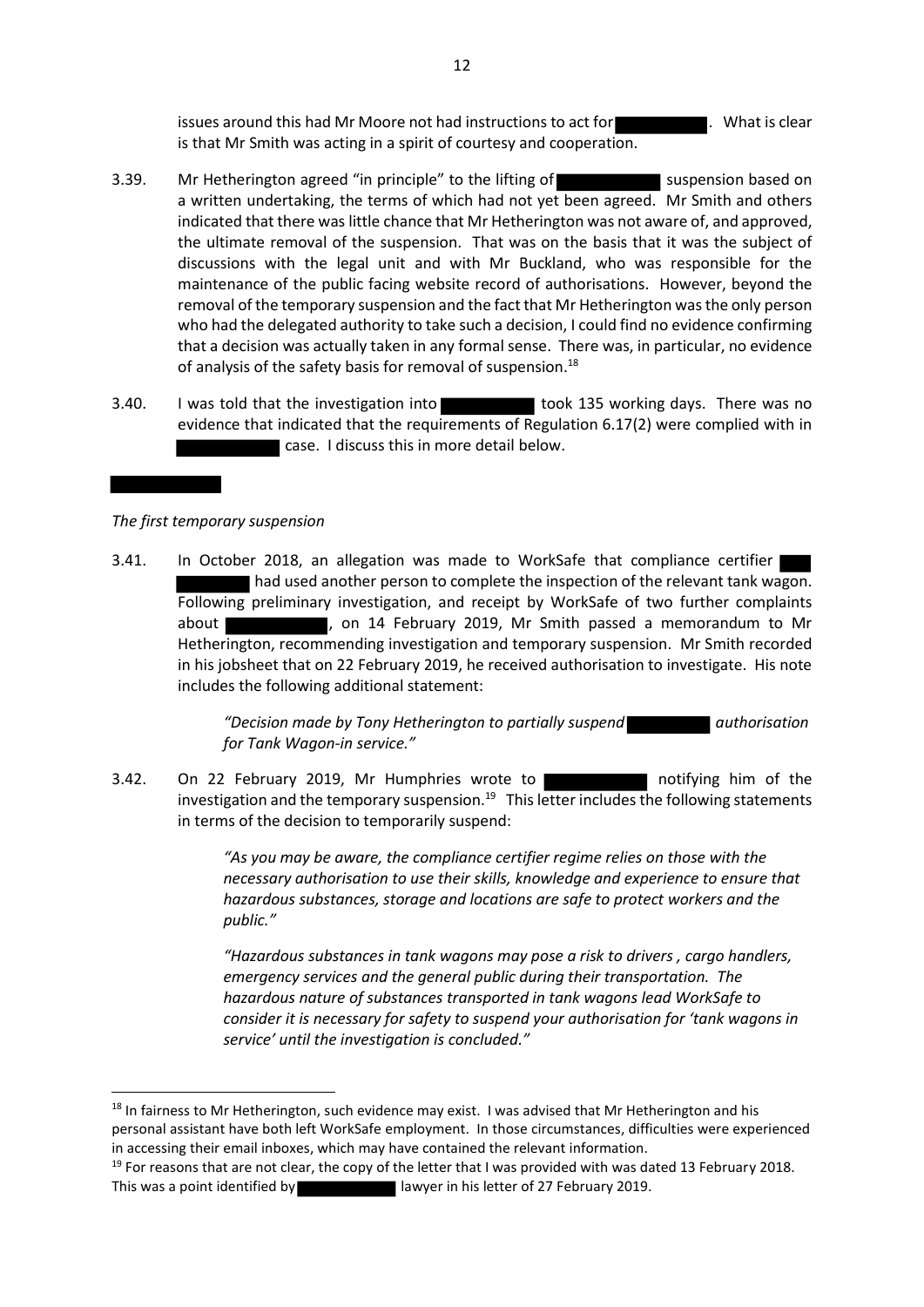3.44. On 1 March 2019, Messrs Humphries and Smith met with two members of WorkSafe's Legal Group. According to Mr Smith:



3.46. On 8 March 2019, **responded to WorkSafe's investigation/suspension letter.**  indicated the view that there was no reasonable basis to believe that it was necessary to suspend his "statutory entitlements" due to a concern over safety. The letter also took issue with the fact that no meeting had taken place, the failure to provide information as well as other matters.

on.

3.47. On 21 March 2019, Mr Hetherington wrote a letter to Mr Harris, which included the following :

> *is suspended because he appears to have allowed a third party to certify tank wagons in his name, thereby allowing those tank wagons to remain in service without the necessary inquiries, inspections, assessments or examinations having been carried out. I am satisfied that this threatens safety."*

- 3.48. Mr Hetherington indicated that suspension would remain in place until WorkSafe was "satisfied that **had acted appropriately in carrying out the** functions of a compliance certifier". Mr Hetherington confirmed that the suspension would be reviewed at the conclusion of the investigation. He indicated that he was satisfied that the investigation was being given an appropriate level of priority.
- 3.49. On 14 April 2019, wrote again to Mr Smith indicating that:

*"We do not agree that there was every any justification for a suspension on the basis of a safety concern."*

- 3.50. On 26 April 2019, wrote to Mr Hetherington complaining that there had been "urgent requests for progress on the review of the suspension triggered by the apparent 'safety concern'". This letter referred to the impact of the suspension. The letter asked for an urgent response on, among other things "the full justification for your decision to suspend my Tank Wagon In-Service Certification". Mr Hetherington wrote again to **contain the container on** on 13 May 2019. This letter:
	- Clarified the number of matters currently under investigation by WorkSafe;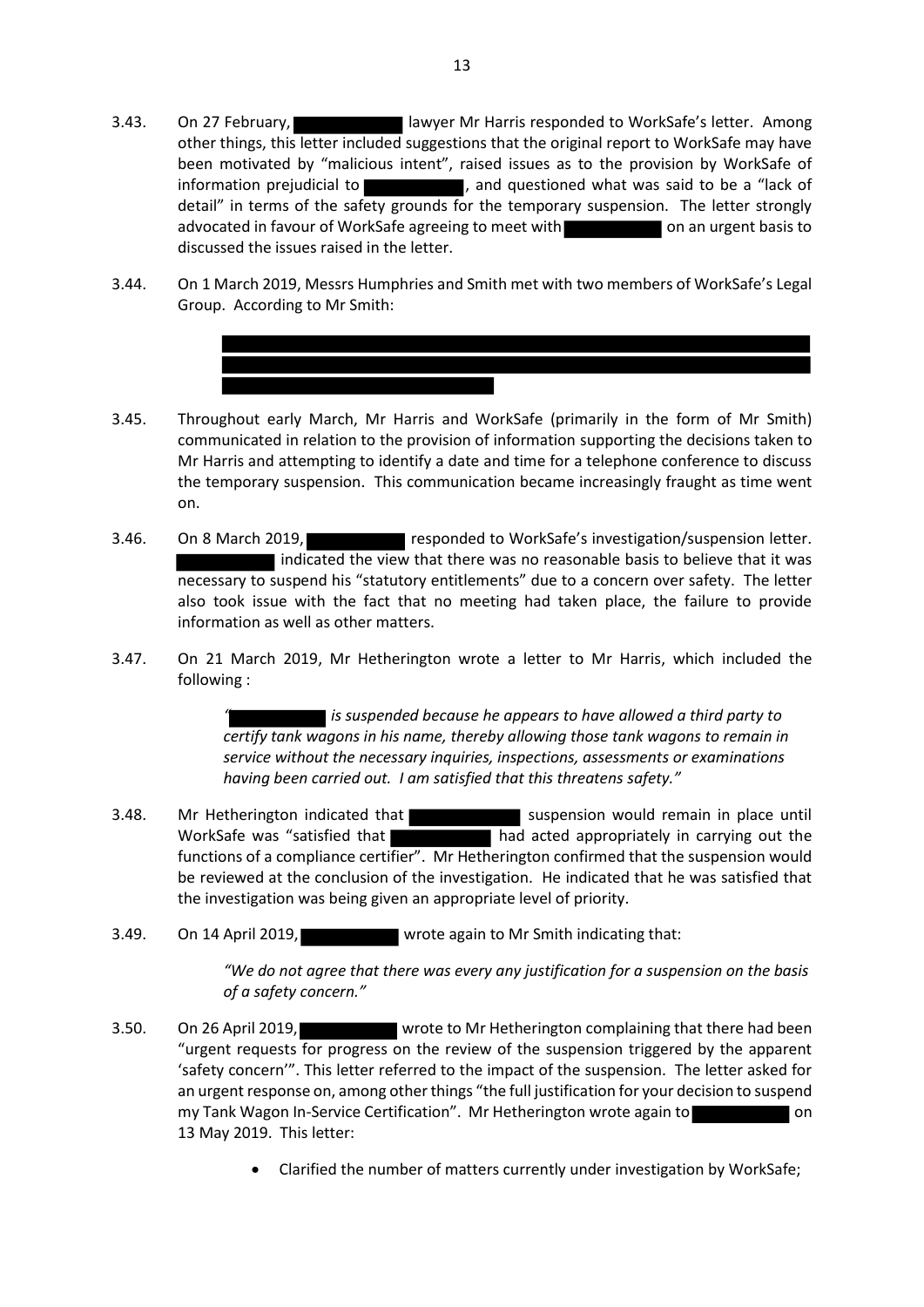- Confirmed that one single investigation process was in place in relation to those matters;
- Provided more information in relation to the basis for the suspension
- Indicated the expectation that WorkSafe expected to be in a position to confirm whether the suspension needed to remain in place by 17 May 2019.

# 3.51. Mr Hetherington added:

*"I can only apologise for any confusion caused by Senior Advisor, Andrew Smith's attempt to arrange a conference call. His intention was to save you wasting your time, money and effort to talk to him about lifting the suspension when he does not have the authority to do so."*

- 3.52. On 14 May 2019, Mr Smith called to discuss his suspension at 9.34am. Although he could not be certain as to this, Mr Smith thought it likely that this call was a direct consequence of Mr Hetherington's letter to **the summany of the state of the state of the** call indicates that he "offered a pragmatic solution…if [WorkSafe were to be provided with] a written undertaking that third party assessors would not be used until the investigations were resolved." Mr Smith's jobsheet records that agreed to this and asked Mr Smith to email an undertaking to so that he "could sign it and resume tank wagon inspections". Mr Smith said that he would "arrange the undertaking and… get the suspension lifted straight away".
- 3.53. Following this call, Mr Smith called Mr Buckland at 9.51 am and asked for the temporary suspension to be lifted. Later that day, at 11.19am, Mr Smith received a copy of an email from Mr Buckland to another member of his team, asking him to lift the temporary suspension on the basis that "WorkSafe has agreed to lift the suspension".
- 3.54. On 16 May 2019, Mr Smith emailed and advised him that the suspension had been lifted.
- 3.55. On 17 May 2019, a formal decision was made under Regulation 6.17 to extend the investigation timeframe for a further 40 working days. This was notified to by email on that day.
- 3.56. This was followed by an unfortunate period of correspondence in which, according to Mr Smith, **reneged on his agreement to provide an undertaking.** This correspondence took place between 21 May and 29 May 2019. By this stage, of course, the suspension had already been lifted. Mr Smith discussed the situation with Mr Buckland on 22 May and indicated his view "was to leave it, this deception on part was a strong indicator of his poor conduct and his unwillingness to work with the regulator".
- 3.57. On 13 August 2019, Mr Smith emailed to advise him that a further decision to extend the life of the investigation had been made. This extension was for a further period of 40 working days. Mr Smith advised that his draft investigation report was completed on 7 September 2019. It was arguable, he thought, that the investigation was complete at that time.
- 3.58. By this time, a number of investigations were underway in relation to  $\blacksquare$ . He had, by this time, engaged the firm Chen Palmer Partners as his solicitors. This led, Mr Smith said, to a "bespoke" arrangement in relation to WorkSafe's management of the various investigations. That included responses to Official Information Act requests that had been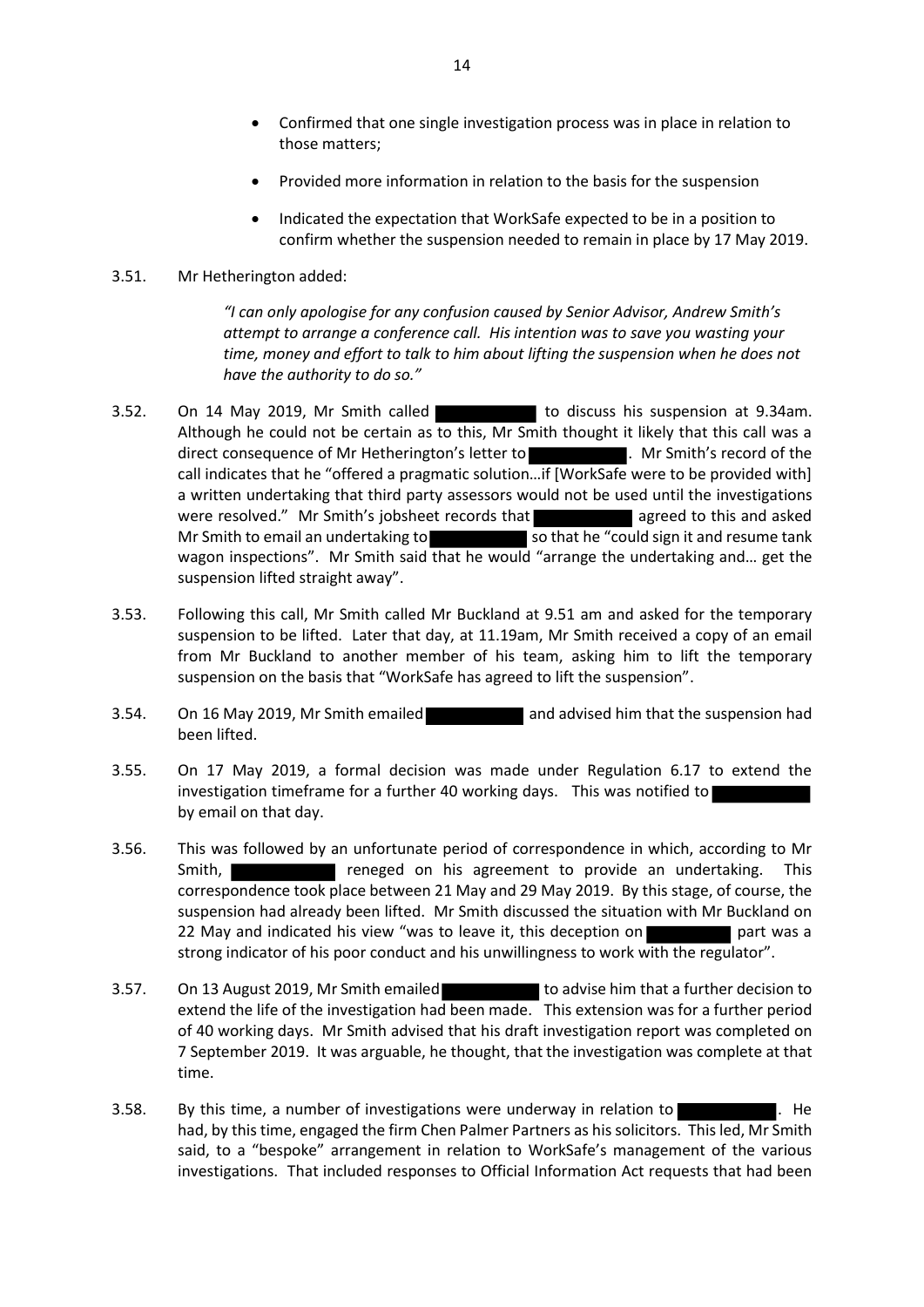made. A letter from Mr Hetherington, dated 25 October 2019, mapped out the process and included the following remark:

*"Once we have provided the OIA material and other potentially prejudicial information, we will formally offer* **a** *nemation, we will formally offer* **a** *neasonable opportunity to comment on the information and to make submissions on the matters under investigation…Once we have done that, we will complete our investigation and give a copy of the draft report and give him a reasonable opportunity to make a submission on it."*

3.59. Ultimately, on or about 19 August 2020, a decision was made to vary authorisation. The following condition was imposed on his authorisation:

> *" must perform the functions of a compliance certifier in an objective manner that promotes safety and, in particular, may not use any third party to carry out any inquiry, inspection, assessment or examination necessary to satisfy himself that the relevant requirements for a Tank Wagon in Service certificate or a Location compliance certificate have been met."*

#### *Discussion*

- 3.60. Mr Hetherington's letter of 21 March was clearly an attempt to clarify the basis of the temporary suspension for **. However, the regulatory standard is that WorkSafe** must consider temporary suspension "necessary for safety". That is not the same thing as the existence of something that "threatens safety". In addition, Mr Hetherington's statement that the temporary suspension would remain in place until WorkSafe was satisfied that **had acted appropriately**" appears not to reflect the terms of the Regulations.
- 3.61. Mr Smith thought that it was likely that Mr Hetherington would have approved, in principle, the offering of a lifting of the suspension on the basis of a written undertaking not to use third parties for compliance certification prior to Mr Smith's call to of 14 May 2019. In the absence of this, Mr Smith said that he would not have made that offer. However, there was no written record of this approval by Mr Hetherington, or of the reconsideration of the safety threshold that would have been required in order to lift the suspension.
- 3.62. Simply put, there was no evidence that Mr Hetherington considered the matter again. In particular, there was no evidence that I could find that confirmed that Mr Hetherington approved the action of lifting the suspension. I was provided with no written evidence of what Mr Buckland described in his email of 11.19 am as a decision to lift the suspension by "WorkSafe", in the sense of a delegated decision-maker for the purposes of Regulation 6.16.
- 3.63. The exercise by which agreement to lift the suspension was reached appears to have been essentially transactional in nature. The focus of discussion was on the need for an acceptable written undertaking. I could find no evidence of a re-assessment of the safety risk, balancing the perception of the safety risk without any written undertaking against that the risk associated with any written undertaking. Of course, at the point at which the suspension was removed, the written undertaking was still necessarily hypothetical in its terms. In fact, it never eventuated. Having determined that safety necessitated the temporary suspension, and confirmed that position, WorkSafe lifted the suspension without the comfort of the written undertaking that had been the basis of its apparent change of heart on the safety issue.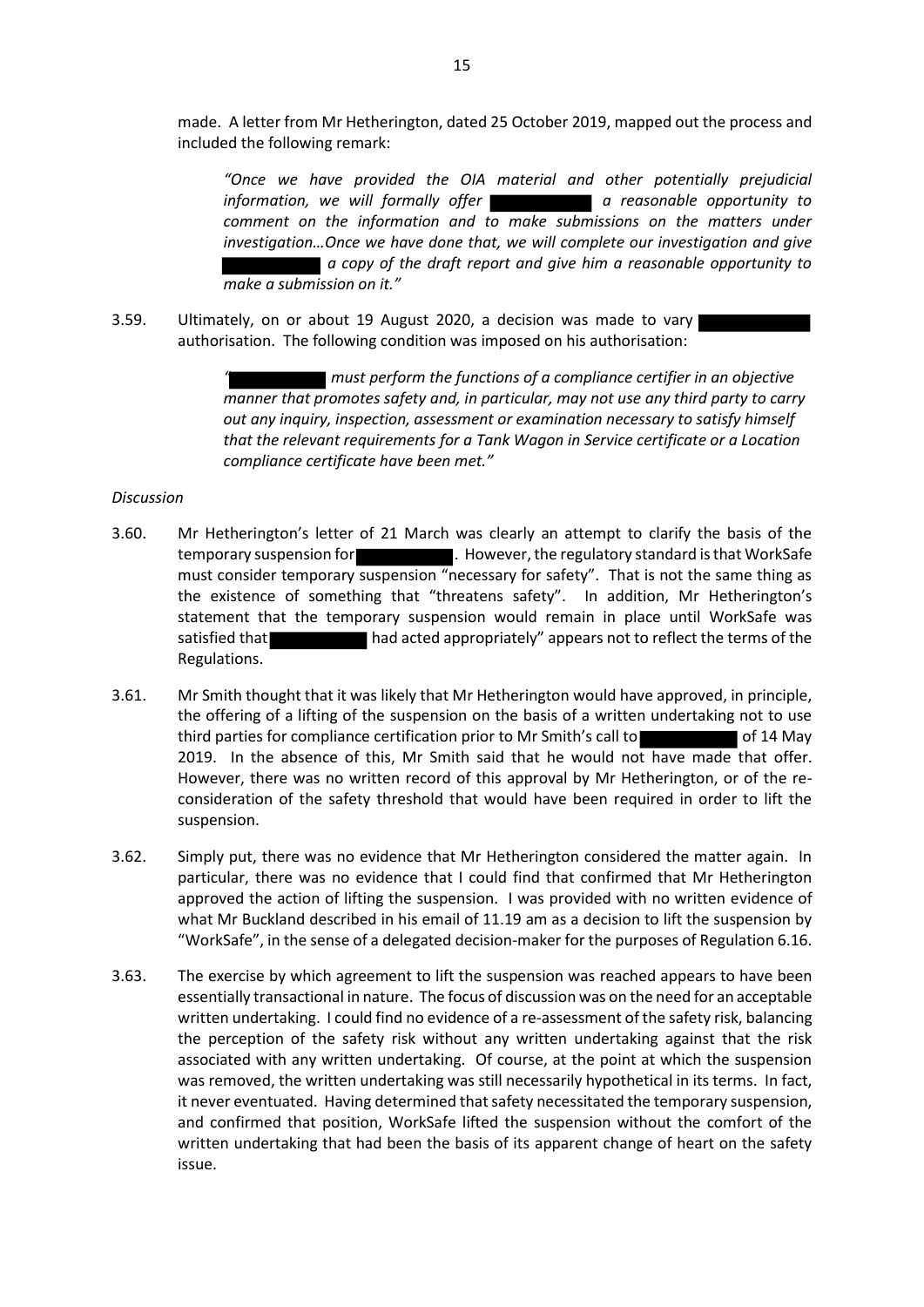- 3.64. As the extensions of the time of the investigation, the two decided upon appeared to follow the regulatory requirements.
- 3.65. Clearly, by the time of Mr Hetherington's letter of 25 October 2019, it was not envisaged that the investigation process was complete. At that point, my calculations would suggest that the second extension had expired. Whether Mr Hetherington's letter constituted a further extension, in terms of Regulation 6.17 is arguable.<sup>20</sup>

#### *The second temporary suspension*

- 3.66. Following the events described above, three further complaints were made against These related to:
	- a. The issuing of a compliance certificate without any inspection of the relevant site;
	- b. The issuing of two compliance certificates for one site; and
	- c. A compliance certificate issued in respect of a tank wagon-in service.
- 3.67. On 21 February 2020, Mr Hetherington made the decision to investigate these matters and to temporarily suspend **and authorisation.** We are was notified of the decision to investigate and to suspend his authorisation by letter dated 2 March 2020. As to the temporary suspension, the letter, signed by Mr Humphries, included the following:

*"As you may be aware, the compliance certifier regime relies on those with the necessary authorisation to use their skills, knowledge and experience to ensure that hazardous substances, storage and locations are safe to protect workers and the public.*

*Hazardous substances in tank wagons may pose a risk to drivers, cargo handlers, emergency services and the general public during their transportation. The hazardous nature of substances transported in tank wagons lead WorkSafe to consider it is necessary for safety to suspend your authorisation for 'tank wagons in service' until the investigation is concluded.*

*The Approved Code of Practice – Flammable liquids road tank wagons sets out WorkSafe's expectations about identifying and controlling the health and safety risks arising from the design, construction and maintenance of road tank wagons.*

*As you are aware WorkSafe view tank wagons transporting flammable liquids in bulk as among the most dangerous vehicles on the road, carrying loads that make them vulnerable to rollover and explosions. It is important that we have complete confidence in those involved in their certification and that good practice is followed and due diligence is exercise.*

*The non-compliances identified in this case give us serious cause for concern over whether you are applying the necessary level of due diligence and the implications of that for the safety of other tank wagons you might certify in future."<sup>21</sup>*

3.68. response was received on 31 March. It raised a number of procedural matters in relation to the suspension, arguing that it was, among other things, a breach of

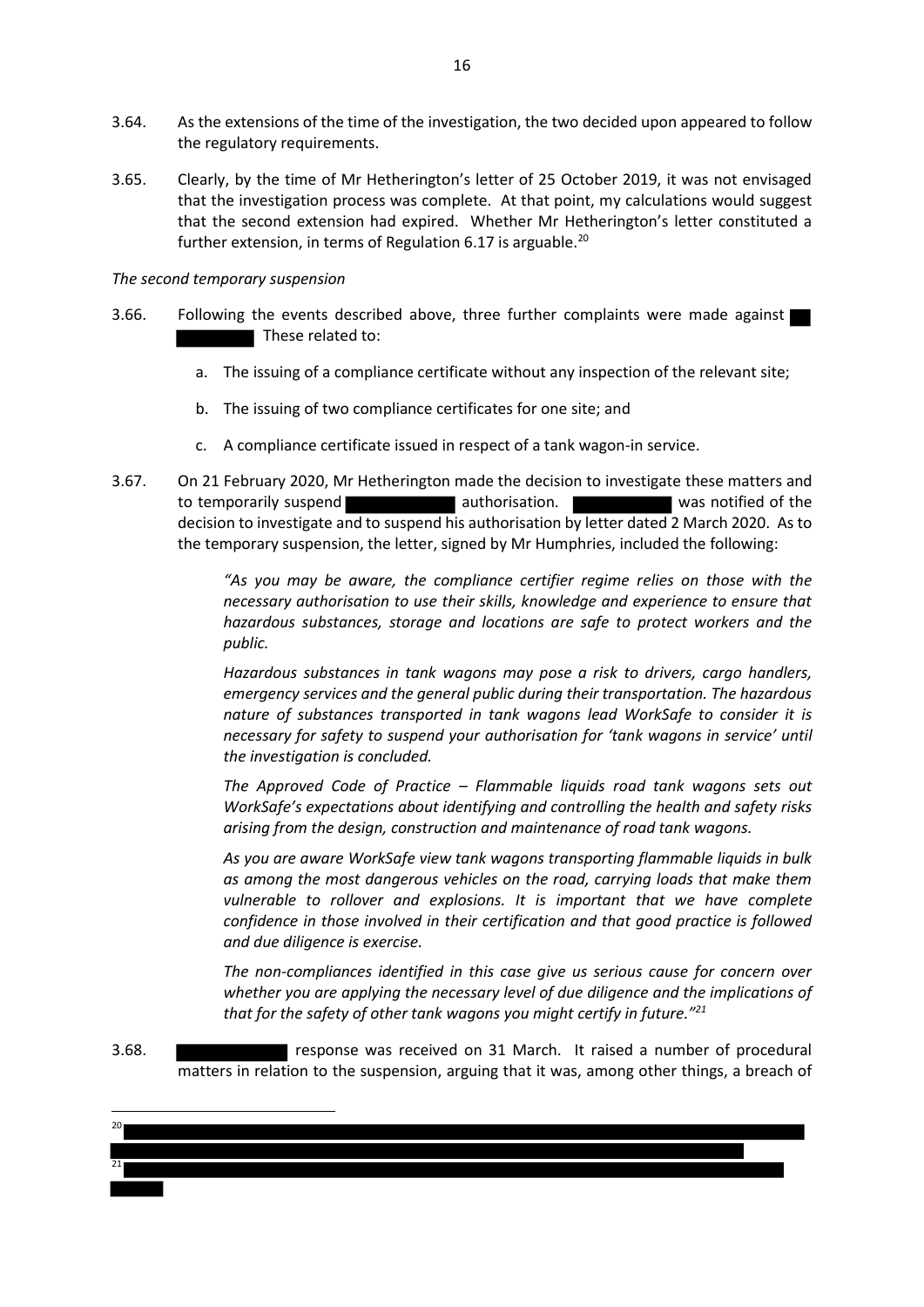natural justice and "unlawful". In addition, complained about the failure to provide copies of prejudicial information being relied upon by WorkSafe. This can be taken as a complaint about, or a request for a review of, the temporary suspension.

3.69. This was acknowledged by Mr Smith on 1 April 2020. The text of his email reads as follows:

*"This is to acknowledge the receipt of your submission. It will be forwarded to the decision maker for his consideration."*

3.70. The focus of WorkSafe's attention for the next few months appears to have been on the substance of the investigation. In particular, an issue had arisen as to whether a prime mover could be a "tank wagon". This, as well as process issues around the investigation's progression, given that it had now over-lapped with the investigation that had led to the first suspension, were the focus of activity. I could find no evidence of a substantive response to the complaints about the temporary suspension.



3.73. On 16 September, Mr Smith sent an email to Catherine Gardner, who was by that time his manager. That email recorded Mr Smith's view that the safety concerns that existed when the authorisation was suspended no longer existed, and his view it was appropriate for the suspension to be lifted.<sup>22</sup> Mr Smith went on to say that, if Mr Hetherington agreed with the proposed lifting of the suspension, he (Mr Smith) would make arrangements for that to

17

<sup>&</sup>lt;sup>22</sup> Mr Humphries explained Ms Gardner's involvement, as opposed to his, on the basis that Ms Gardner had been put in place as Mr Smith's direct supervisor. In those circumstances, it was no longer necessary for Mr Humphries to be involved in the decision making chain, between Mr Smith and Mr Hetherington, who was the ultimate decision-maker.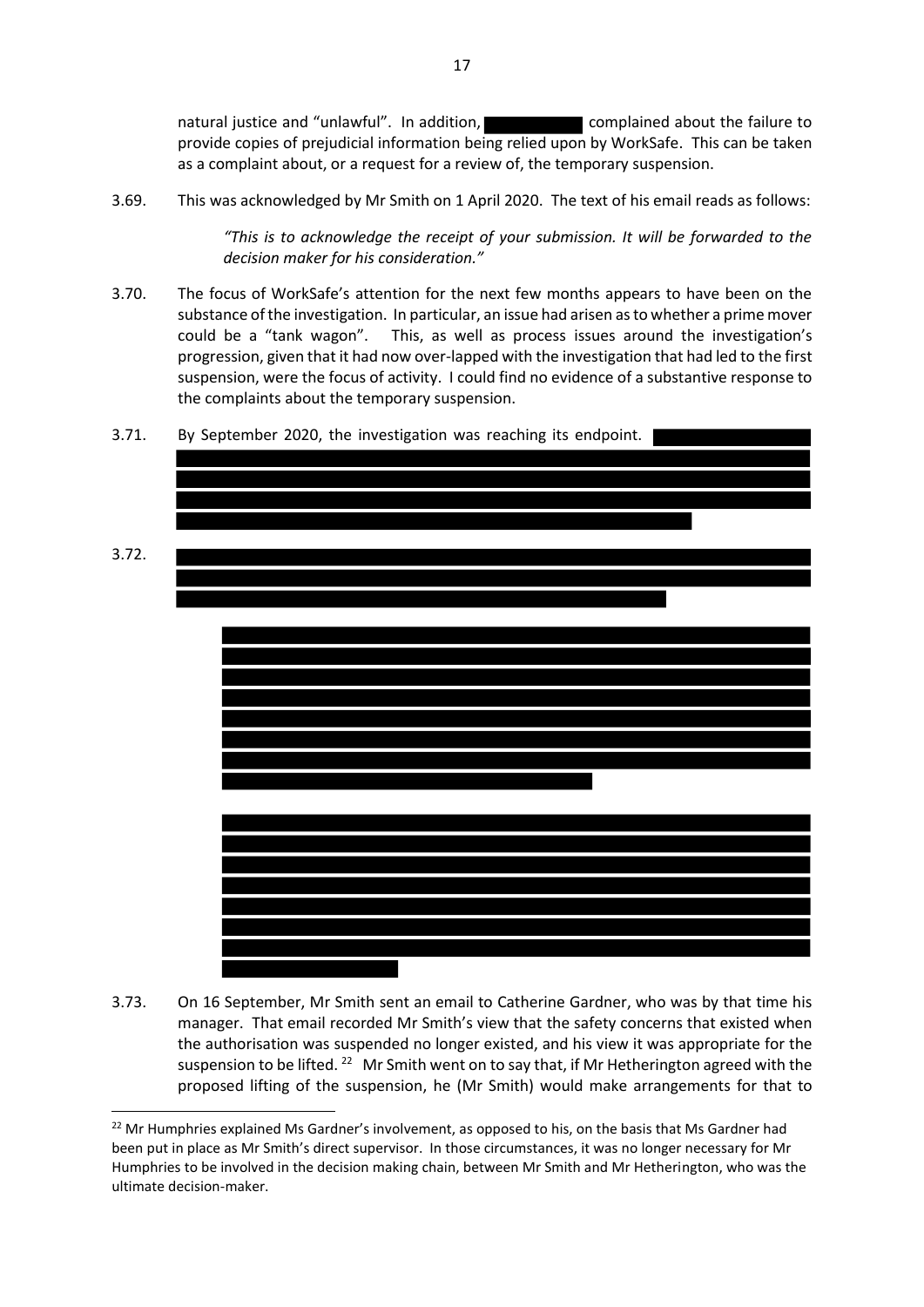happen and for the be advised. Dr Gardner forwarded Mr Smith's email to Mr Hetherington, adding "given all the circumstances it would be appropriate to lift suspension".

3.74. On 22 September 2020, Mr Hetherington wrote to **the container on the state of the state** , updating him on the investigation and the suspension, as follows:

> *"You have subsequently provided WorkSafe with a submission regarding this complaint, and WorkSafe has completed its investigation and is in the process of finalising its report.*

> *While a decision has not yet been made as to the outcome of this investigation, WorkSafe is satisfied that based on the evidence it is no longer necessary for safety to suspend your 'tank wagons in service' compliance certifier authorisation.*

> *The partial suspension of your authorisations for 'tank wagons –in service' has been lifted and the compliance certifier's register has been amended to reflect this change."*

3.75. On 25 September 2020, was sent a further letter by Mr Hetherington. This recorded WorkSafe's findings and its determination that no further action would be taken. The letter reminded of WorkSafe's expectations that compliance certifiers will "undertake their role in an objective manner that promotes safety and in doing so exercise sound judgement, make appropriate compliance decisions and be able to demonstrate the rationale for those decisions to WorkSafe".

#### *Discussion*

- 3.76. Mr Smith's 1 April 2020 acknowledgment of submission could not properly be said to exclude the temporary suspension, but neither could it be said expressly to refer to it. If it was acknowledged that there was a complaint,
- 3.77. Mr Hetherington signed off the 22 September 2020 letter to **the contract of the state of the 3.77.** Mr Hetherington signed off the 22 September 2020 letter to lifting of the temporary suspension. This appears to have been influenced by Mr Smith and Dr Gardner's advice as to the necessity of that suspension. However, as with suspensions discussed earlier in this advice, there is no written evidence of Mr Hetherington's decisionmaking process. A handwritten record of his having considered the facts

23

 $^{23}$  Again, in fairness to Mr Hetherington, it is important to record that such a record may exist. However, if so, WorkSafe was not able to provide me with a copy of it.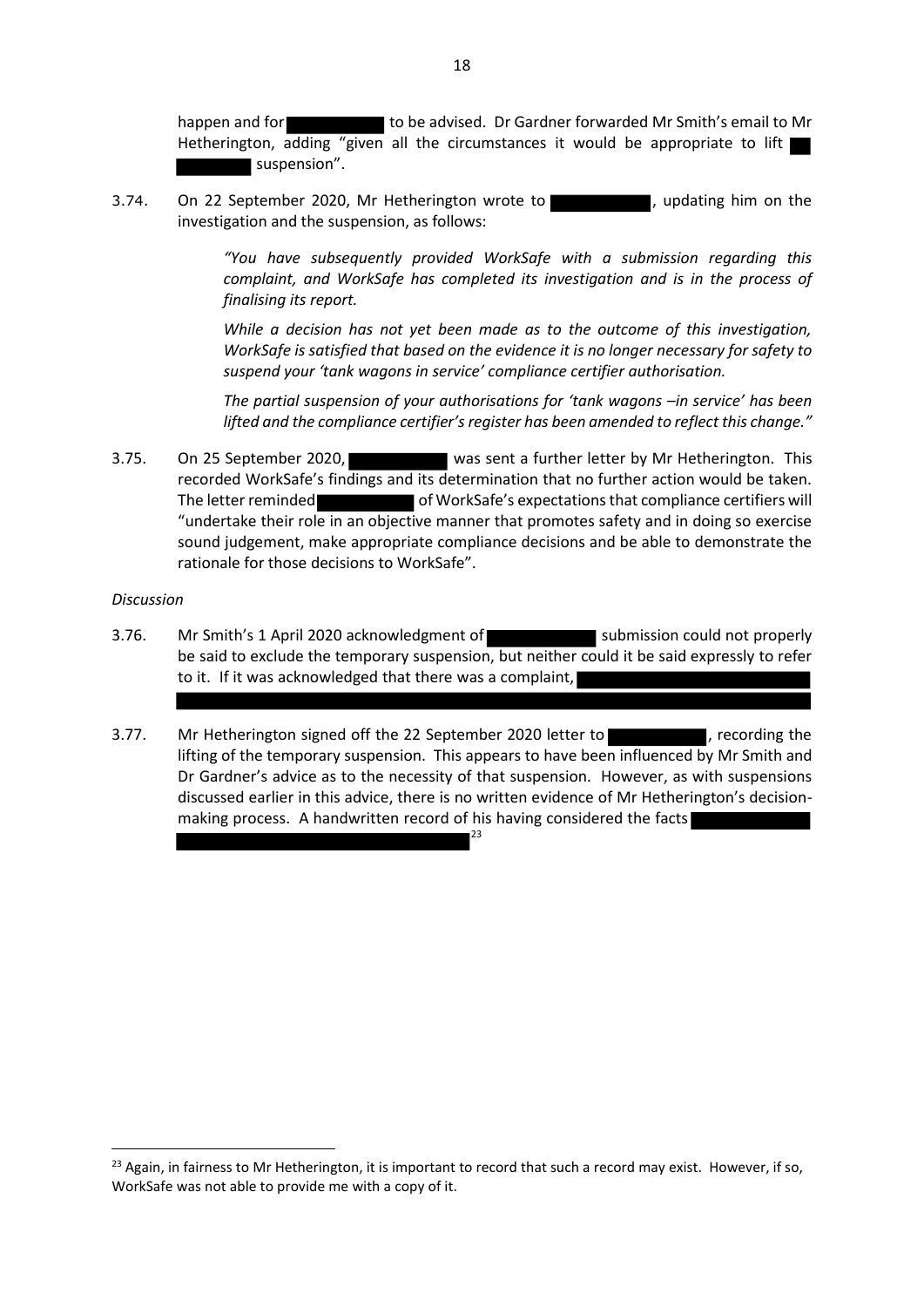# **4. THE INTERNAL REVIEW APPEAL OR COMPLAINTS PROCESS IN RELATION TO TEMPORARY SUSPENSION OF AUTHORISATIONS**

# **The review of temporary suspensions process**

- 4.1. The first point that needs to be made about "the review of temporary suspensions process" is that it has only been used on 4 occasions between 2017 and 2021.
- 4.2. On the basis of my inquiries, my sense is that there does not seem to be a "review process" in any formal sense of the term. In other words, I was not referred to any agreed or resolved methodology for responding to complaints about temporary suspensions. Rather, the exercise of receiving, recording, considering and resolving complaints about temporary suspensions appears to have been informal and organic in nature.
- 4.3. That is not to say that steps taken were not to be appropriate to the circumstances, given the absence of a formal process as noted above. It is simply that they appeared largely governed by decisions, taken at the time, as to what the appropriate next step would be. There was no over-arching policy, procedure or process to guide those involved as to how to move forward.

### *The receipt and recording of complaints and requests for review*

- 4.4. The WorkSafe staff that I spoke to did not refer me to any particular process or policy for the receipt and/or recording of complaints or requests for review of temporary suspensions. The inference that I take from that is that there was no such process or policy. As noted, Mr Smith recorded emails and other communications that came to him in his jobsheets. That appears to have been the extent to which the recording of complaints was undertaken.
- 4.5. In case, the request to have his suspension limited (which was effectively a request for a review of the suspension) was emailed to **the summannity**. That was consistent with **having been the signatory of the letter of 16 March advising him of the** temporary suspension. The complaint was recorded by the receipt of the email but not in any other sense that I could discover.
- 4.6. In case, she had previously been assisted by Mr Moore in dealings with WorkSafe. Mr Smith contacted Mr Moore and advised him of the temporary suspension. Relatively quickly, a dialogue ensued between Mr Moore and Mr Smith, on behalf of WorkSafe, in which Mr Moore indicated that he had instructions to initiate legal proceedings with a view to having the temporary suspension overturned but his client was amenable to discussing matters with WorkSafe in the hope that proceedings would not need to be issued. Again, this was communicated by email, and other than Mr Smith noting receipt of the email in his jobsheet, there did not appear to be any other recording of the complaint.
- 4.7. Similarly in relation to **first** suspension, the decision led, quite quickly, to correspondence between his legal advisers and WorkSafe in relation to the decision. In relation to second suspension, a submission was made, complaining about the decision. However, there was no evidence provided to me of any formal recording of receipt. That might reflect a natural concentration on the substance of the investigation, rather than complaints about the process. However, that might have contributed to the absence of meaningful response by WorkSafe until the point at which the investigation was nearly complete.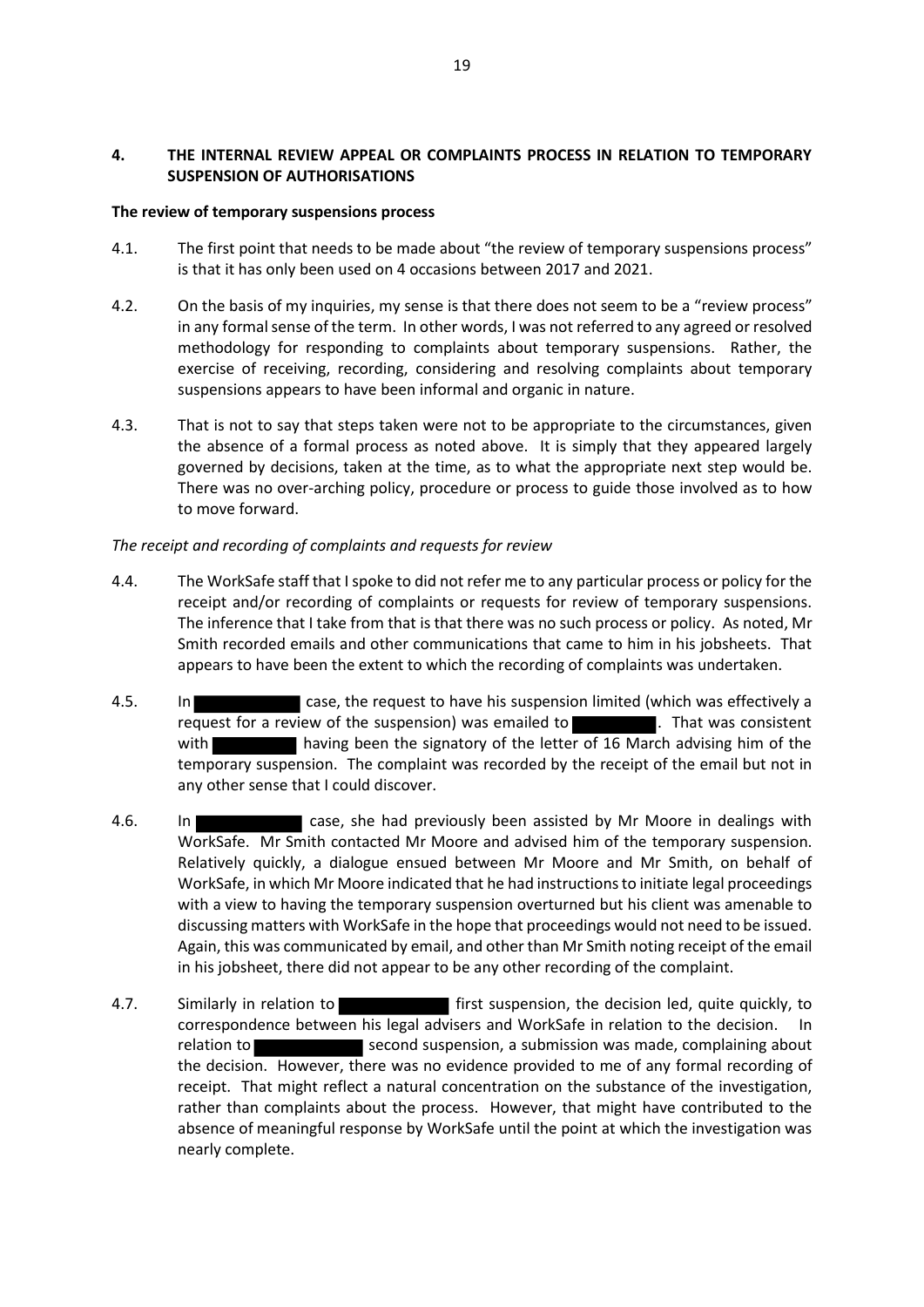4.8. Mr Humphries advised me that Mr Smith now maintains a complaints database, which would include any complaint about, or a request for a review of, a decision to temporarily suspend a compliance certifier. Mr Smith helpfully provided me with screenshots of the database. This includes information in relation to the complainant, the investigator to whom the complaint is assigned. The last page is a "dashboard" of the database, which details workload and the disposition of files. This is sent to the Head of Specialist Interventions every week. That approach seems appropriate.

# *WorkSafe's responses to those complaints and requests*

- 4.9. As noted earlier, **response to complaint was sent to him the** day it was received. Whether that promptness in response served the cause of ensuring that request for review was adequately addressed is doubtful.
- 4.10. In relation to temporary suspension, Mr Smith provided a number of updates to Mr Moore as to progress of the proposal for resolution. Those were worded in a relatively definitive way. In light of the need for legal advice and final sign-off by senior management, these statements perhaps went further than was wise in the circumstances. Ultimately, nothing came of that, but it might have proved difficult for WorkSafe had the negotiations as to the wording of the undertaking not borne fruit. Care needed to be taken not to make any comment that might potentially have the effect of fettering the decision-maker's power.
- 4.11. What is clear is that Mr Moore's request for re-consideration of the temporary suspension was acted on immediately and led to an on-going and constructive dialogue between Mr Moore and WorkSafe which ultimately led to the removal of the temporary suspension. Mr Smith appropriately escalated decision-making on the written undertaking and removal of the temporary suspension to his supervisors. He sought and obtained legal advice at appropriate times. As a result, the temporary suspension was removed within weeks of the original suspension decision being made.
- 4.12. first temporary suspension led, almost immediately, to a highly assertive response by legal advisers. This was critical of the decision-making, and WorkSafe's approach to the provision of supporting information. Whether those claims were correct did not form part of this review. lawyer sought a meeting, and there was considerable correspondence and communication around the practicalities of this. This proved challenging. In their dealings, it was clear to me that WorkSafe, and Mr Smith in particular, were attempting to uphold the high standards expected of public servants.
- 4.13. In relation to second suspension, if it was accepted that his submission was a complaint about the temporary suspension, the response to this does not appear to have been meaningfully advanced for some months, at which point the investigation was nearing its conclusion.
- 4.14. Again, WorkSafe's responses to requests for review and/or complaints about temporary suspensions appears to have been undertaken on a relatively ad hoc basis. No criticism is intended in the use of that phrase. It is simply intended to convey that the approach was governed by individual's judgment as to the appropriate course of action. WorkSafe staff appear to have tended to use their experience and judgment in determining the best way to proceed.

# *Timeframes for decision-making in relation to those complaints and requests*

4.15. As recorded above, **responded to responded to request for a variation of the** terms of his temporary suspension only a matter of hours after the request was made. The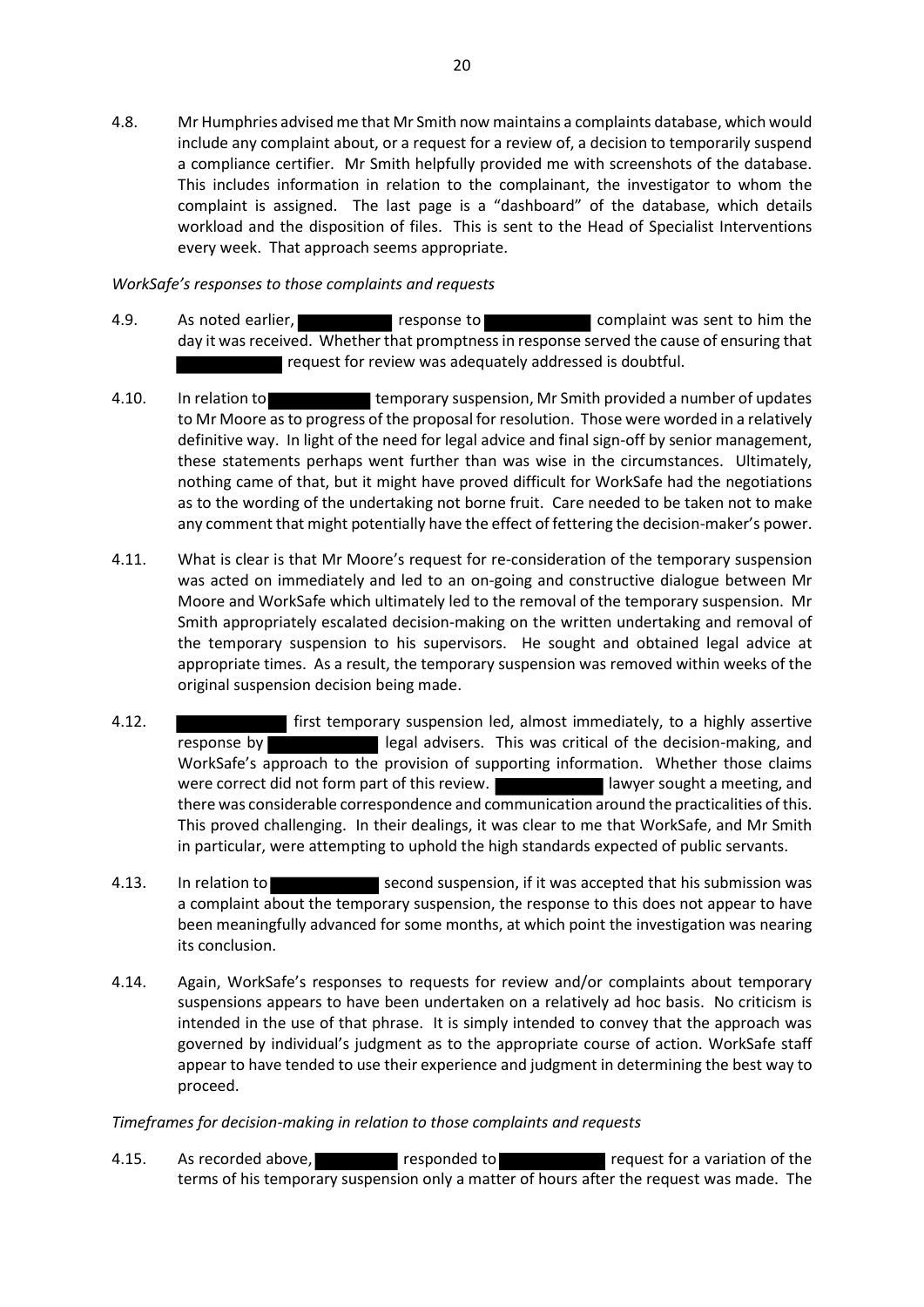response was clearly timely. However, it is not the timeliness of the response but the absence of clarity as to the evidence of substantive re-consideration that is an issue.

- 4.16. In relation to  $\blacksquare$ , the removal of the temporary suspension was only a matter of weeks from Mr Moore first raising it as a possibility.
- 4.17. As to **the state of the state of the state of the state of the state of the state of the state of the state of the state of the state of the state of the state of the state of the state of the state of the state of t** by lawyer. Viewed objectively, that appears to have been the result of availability issues (on both sides) and, in particular, the difficulties associated with ensuring that the correct persons at WorkSafe were going to be involved in discussions. In the end, my assessment was that the temporary suspension was removed earlier than would have been prudent.
- 4.18. As discussed above, in terms of second suspension, there was no evidence of a meaningful decision on the complaint,

### *Management oversight of complaints and requests*

- 4.19. In relation to request for a review of the scope of the temporary suspension, , who was the decision-maker, took the lead on the response to the request. To that extent, management oversight was significant. Whether or not the substantive result was correct is another matter.
- 4.20. As soon as request for reconsideration of the temporary suspension was received, Mr Smith responded to indicate that he would need to speak to the decisionmaker. He did so shortly after. From that point on, however, there is no record provided to me that would indicate that Mr Smith's managers had oversight of the process. It may be that they did. Mr Smith was certain that Mr Hetherington would have approved the decision to lift the suspension. That may be so, but there was nothing to record that formal decision in the material provided to me.
- 4.21. As to **first suspension, the complaints and/or request for reconsideration** was accompanied by a request for a meeting with the decision-maker. That was on 27 February 2019. This set in train an attempt by Mr Smith to arrange a telephone conference. It is clear, from his contemporaneous records, that this involved communications with the Manager Legal Group, Ms Szeto, Mr Humphries and Mr Hetherington. Mr Smith met with Mr Humphries and Mr Hetherington on 1 March. As matters progressed, it is clear that Mr Humphries in particular was involved by Mr Smith in the communications process.
- 4.22. Mr Hetherington's letter to **the of 13 May 2019 provided background to Mr** Smith's raising the possibility of the lifting of the suspension with on 14 May 2019. However, it is not clear that, from that point, there was meaningful management oversight of the process. In particular, there was no written material that I was provided with that linked Mr Hetherington with the ultimate decision to lift the temporary suspension. Again, he may have been involved, and possibly closely, but that is not apparent from the documents.
- 4.23. met his second suspension with a submission that dealt with the substance of the matter being investigated and also the process by which WorkSafe reached its decision to suspend. That was on 31 March 2020. There was no written evidence of management oversight of the response to that submission, so far as it related to the temporary suspension, until the point at which Mr Hetherington wrote to **the contact as a state** to a 22 September 2020, to advise him that the suspension had been lifted. Again, management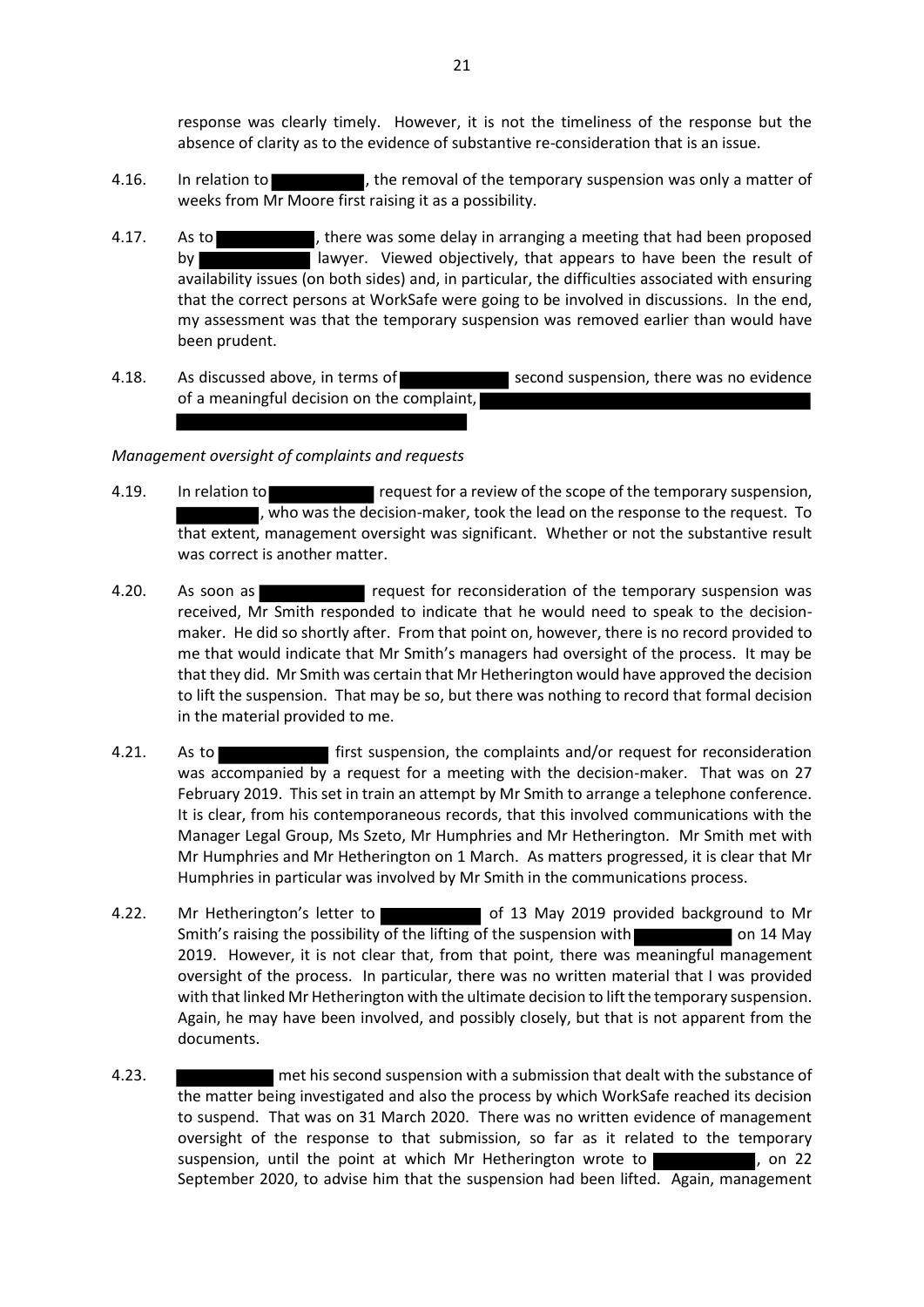oversight may have been regular. However, if that was the case, then it is not apparent that that oversight was focussed on ensuring that there was a meaningful response to the complaints about the suspension.

# *Processing of review requests and complaints including resourcing and the availability of appropriate support*

- 4.24. Generally, it appears that the processing of review requests and complaints was subsumed into the investigation process, in the sense that Mr Smith appeared to undertake all aspects of the day to day "running" of the process. This involved acting as a conduit of information between the compliance certifier involved and the various components of WorkSafe whose involvement was required in terms of a response to the complaint.
- 4.25. Mr Smith's primary role was to investigate the various substantive allegations. A complaint about, or a request for a review of, a temporary suspension is, in essence, an appeal against the decision taken, albeit not independent but internal to WorkSafe. The complaint created a new process. Mr Smith had a role to play in that process, but that role was more consistent with that of a witness or adviser to the decision-maker. As investigator, he had information that was relevant to the reconsideration of the decision. However, his being required to organise the process by which WorkSafe responded to the complaints added an entirely new function, essentially requiring him to act as an intermediary between the certifier and the decision-maker as to issues of process. This put Mr Smith in a difficult position.
- 4.26. When asked about the absence of any extension to the timeframe for investigation into . Mr Smith referred to the fact that the Regulatory Assurance team consisted only of himself and Mr Nicholls. He assured me that that would not happen now. The inference that I took from that statement was that, had there been greater resource and/or support, it was more likely that the process around extension would have been complied with.
- 4.27. Mr Smith, and the processes generally, appear to have been assisted, on numerous occasions, by legal support and advice.

# *Oversight of extensions*

- 4.28. In relation to **the second suspension of**  $\blacksquare$ , and in relation to the second suspension of , the issue of extension did not arise.
- 4.29. In relation to  $\blacksquare$ , the investigation commenced on or around 30 January 2020. It concluded on or around 21 August 2020. Mr Smith calculated that the length of the investigation was 135 working days. By my reckoning, and operating on the basis that the investigation commenced on 30 January, the 80 working day period lapsed at some point near the end of May.
- 4.30. Mr Smith indicated that the investigation had only been underway approximately 30 days when New Zealand first went into Covid-19 lockdown in 2020. Mr Smith said that he had discussed the prospect that there would be a delay with Mr Moore and confirmed that in an email. Following New Zealand's emergence from lockdown, Mr Smith was away from work for a further two months **Exercise 20 and 1** and He indicated that, by the time he returned to work it was quicker to resolve the investigation than to seek an extension.
- 4.31. I sought information as to whether any of his managers had oversight of this. Mr Smith's response suggested that resources were limited at the time and that, if there was management oversight of this issue, it too was limited. Mr Smith pointed out that the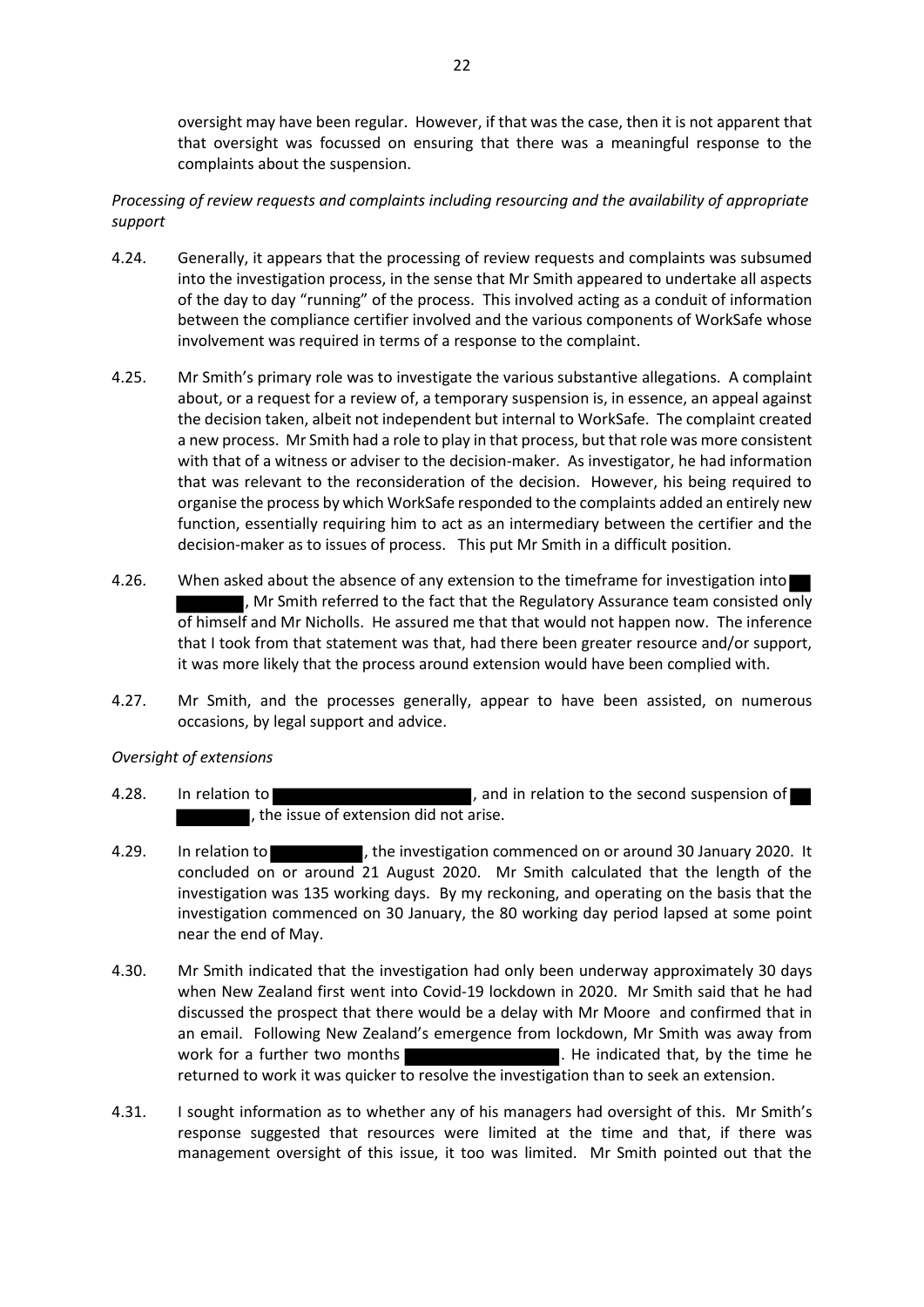Regulatory Assurance unit now operates in a different way, with weekly meetings to ensure that work is prioritised and weekly reports to their national manager.

- 4.32. Regulation 6.17 is clear in its terms. An investigation must be completed within 80 working days unless WorkSafe decides that it needs more time to complete the investigation. The point is that there must be a decision. I was not provided with any information that would indicate that a person holding a delegation under regulation 6.17 made any such decision. That stands to reason given Mr Smith's explanation of the position.
- 4.33. Under regulation 6.17(2), following a decision to extend, WorkSafe must notify the compliance certifier concerned and the complainant (if any) of the delay and the reasons for it. Mr Smith emailed lawyer on 25 March 2020 as follows:

*"Thank you for your response to the questions relating to our current investigation of . She has raised a number of points that will require further clarification such as conversations with various WorkSafe staff members and email exchanges. From here I will complete a draft investigation report and sent it to you for to make a submission. As you will appreciate we are all operating in extraordinary circumstances and I will try to have the draft report to you as quickly as possible."*

- 4.34. At the time it was sent, the investigation had not yet reached the 80 working day limit, and was some still time away from it. In those circumstances, the email could not be taken as a formal notification under regulation 6.17(2). Of course, by this stage, the temporary suspension had been lifted.
- 4.35. Ultimately however in relation to  $\blacksquare$ , it does not seem that WorkSafe complied with the requirements of regulation 6.17 in respect of the extension of investigation life beyond the 80 working day limit.
- 4.36. As to  $\blacksquare$ , Mr Smith indicated that the two investigations took, respectively, 263 days and 67 working days. Only the first, therefore, raised any issue as to the extension of the 80 working day limit.
- 4.37. Mr Smith provided me with two memoranda from him to Mr Hetherington seeking extensions. These were dated 10 May 2019 and 12 August 2019. Mr Smith confirmed that these were granted.<sup>24</sup> On 17 May 2019 and 13 August 2019, Mr Smith emailed to advise him of the extension decisions. According to Mr Smith, in each case, I lawyer sought copies of the memorandum seeking the extension and these were provided. The management oversight of the two extensions appears to have been appropriate.
- 4.38. Whether Mr Hetherington's letter of 25 October 2019 to ChenPalmer Partners constituted a further extension, in terms of Regulation 6.17 is, as I have said, arguable.

<sup>&</sup>lt;sup>24</sup> I was provided with the memorandum for each extension request. Each included a place for Mr Hetherington to sign the memorandum to indicate his agreement to the extension. While I was not provided with a signed copy, Mr Smith ensured me that they were, on each occasion, signed by Mr Hetherington.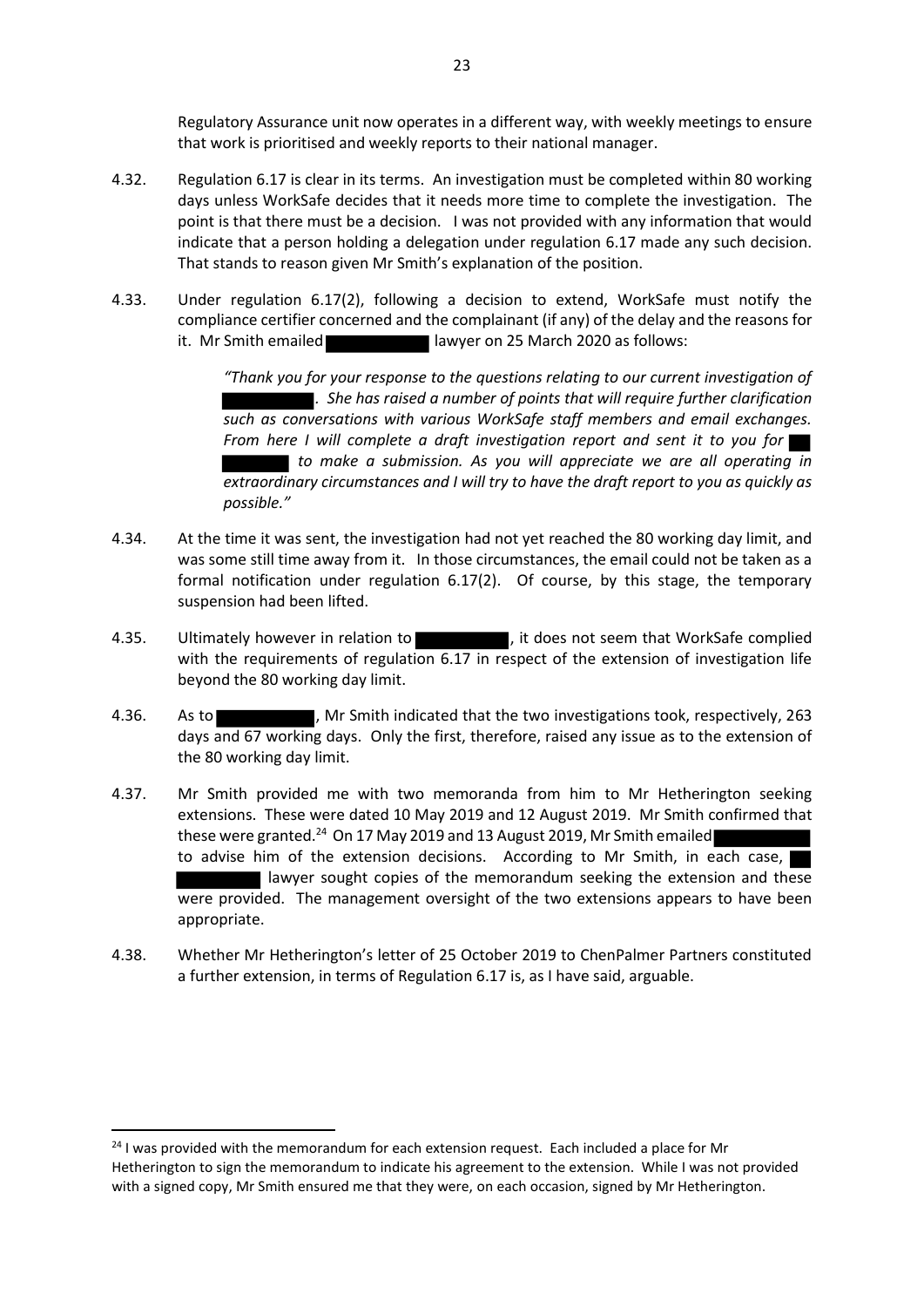*Communications of decisions and rationales in respect of review/complaint outcomes*

- 4.39. **THE READER FIGURES IS CONSTRUCTED THE SCOPE OF A SET ASSESS** request for re-consideration of the scope of his suspension was made by I have identified issues with the rationale underlying decision.
- 4.40. In relation to **the interest of the way in which matters proceeded, all communications were** undertaken between Mr Moore and Mr Smith. There is no evidence of the decision-maker having communicated the outcome of the complaint to . That almost certainly reflects the history of the dialogue between the parties and the negotiation-style communications between the parties.
- 4.41. In terms of the ultimate decision to remove the suspension, communication of that was delegated to Mr Smith. This was communicated to the state of through Mr Moore. Beyond referring to the undertaking, the email sent did not provide any comment as to the basis for the decision.
- 4.42. As to  $\blacksquare$ , in relation to the first suspension the same observation could be made. Mr Smith was used to communicate between WorkSafe and **Example 2.** From the point at which Mr Hetherington gave Mr Smith his oral approval for the lifting of the suspension, based on a written undertaking (which never eventuated), there was no evidence that I could find that would objectively place Mr Hetherington in a position of making a decision as to whether the safety threshold provided for in Regulation 6.16 was still met. | was informed of the lifting of the suspension shortly after, but not of the rationale of the decision, primarily because the process of the lifting of the suspension appears to have overcome any meaningful decision-making process. That is perhaps explained by the fact that the written undertaking, the condition on which the suspension was to be lifted, never eventuated.
- 4.43. The lifting of the second suspension was undertaken through a letter from Mr Hetherington. That letter did not disclose the rationale for the change of WorkSafe's position.

# **Operational practice**

- 4.44. The Terms of Reference call for me to consider operational practice and its relevance to reviews and complaints about temporary suspension of compliance certifier authorisations.
- 4.45. I asked Mr Handforth, who was responsible for commissioning this review, and who drafted this component of the Terms of Reference, what he meant by "operational practice". He indicated that this was intended to refer to practice guidance and standards as to good practice for the processes being addressed. Essentially, I took this to mean something of a "roadmap" that should be applied to WorkSafe's response to requests for reviews of, or complaints about, temporary suspensions.
- 4.46. I asked a number of WorkSafe staff members about this. Beyond reference to WorkSafe's complaints procedures, no-one was able to point me to a guidance document that could be used to assist in the response to a complaint or request for review in relation to a temporary suspension. This reflects my findings, set out earlier, as to the rather ad hoc approach adopted in relation to WorkSafe's responses to the complaints registered by and and by and and  $\overline{a}$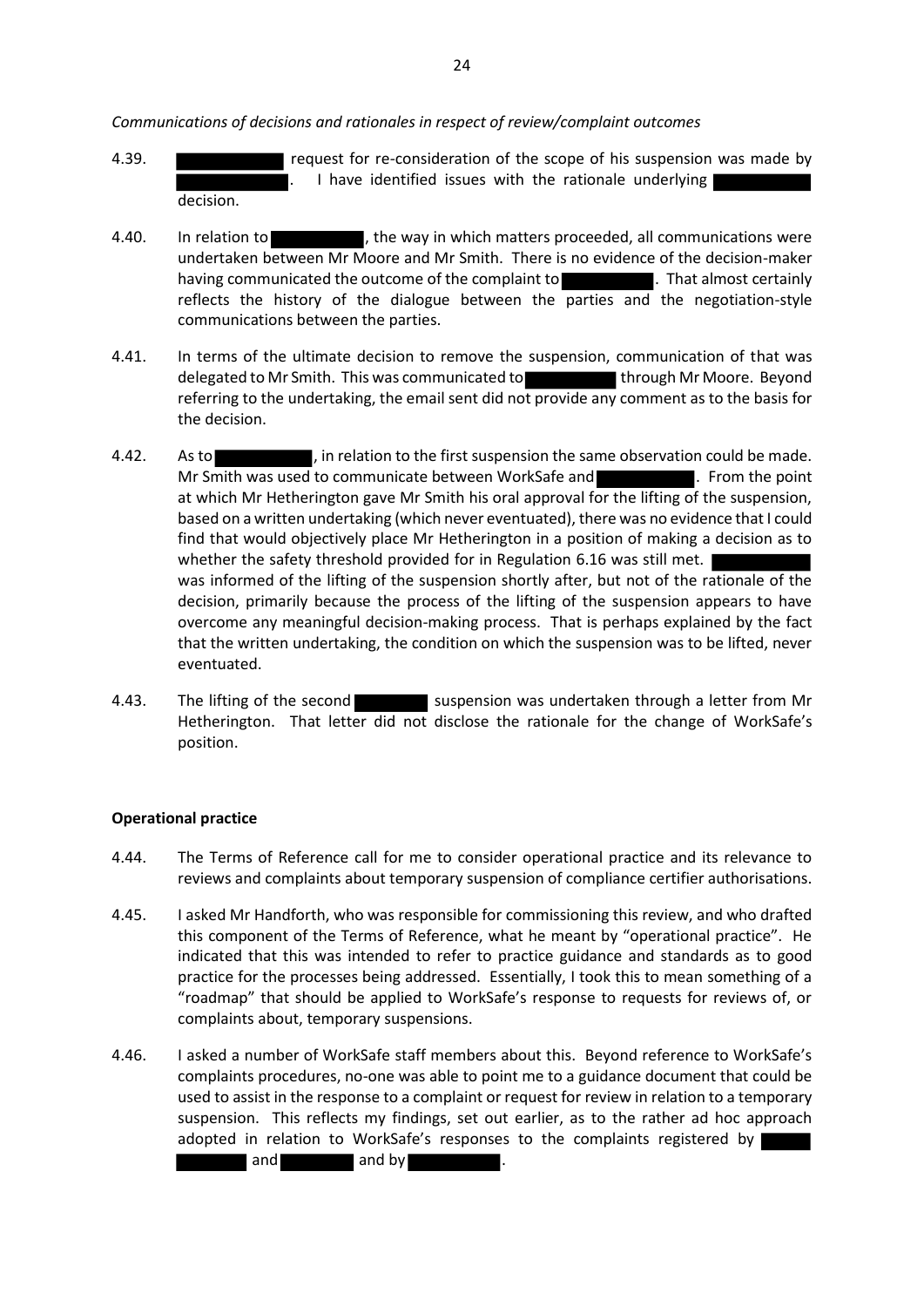- 4.47. Some expressed the view that, if WorkSafe did not have in place some form of operational guidance as to the management of complaints or requests for reviews of, temporary suspensions, then that should be addressed. I would endorse that view.
- 4.48. There are numerous aspects in which guidance might be of assistance. For example, a request for re-consideration of a temporary suspension is in essence a request for the decision-maker to revisit a statutory decision, made against the threshold set out in Regulation 6.16. The request calls for the legal process of assessing the evidence against that threshold to be repeated. That does not seem to have been central to the decisionmaking in the four cases reviewed. A statement as to the legal nature of the process might be of assistance to those involved in order to assist the decision-maker to make the best possible decision.
- 4.49. Evidence of the decision-making process, in relation to the complaints at the centre of this review, has been relatively limited. It is difficult to have full confidence in a decision if the basis on which that decision is not made is not recorded. Guidance as to the recording of the rationale behind the outcome of any reconsideration would almost certainly assist.
- 4.50. Communications between WorkSafe and complainers has, in the past, been relatively organic and informal in nature. Guidance as to who should be communicating on behalf of WorkSafe, and how, might also prove useful in the future.

### **WorkSafe's new complaints and feedback process**

- 4.51. The terms of reference call for me to "consider WorkSafe's new complaints and feedback process and its suitability as a mechanism for compliance certifiers to seek a review of, or complain about, the temporary suspension of their authorisations".
- 4.52. WorkSafe appropriately recognises that, at times people will be unhappy with the way WorkSafe has undertaken its work or want to provide suggestions and feedback on how WorkSafe could better perform its functions. As a result, WorkSafe has produced a "Feedback and complaints policy and procedure", which is dated 16 February 2021. Broadly, it articulates process expectations around feedback and complaints received by WorkSafe. It addresses:
	- The keeping of records of complaints;
	- timeframes for dealing with complaints;
	- escalation to appropriate personnel;
	- processes to be followed in dealing with the complainant;
	- investigation and information gathering; and
	- processes to be adopted if the complainant is unhappy with the resolution of a complaint.
- 4.53. On its face, the policy and procedure document appears to represent a sound over-arching approach to responding to complaints about WorkSafe performance. That said, a complaint is defined in the document as "an expression of unhappiness or concern about a particular action, service, or decision which requires a response". Examples include dissatisfaction with the way WorkSafe has followed its policies or procedures, delays in responding and the behaviour or attitude of WorkSafe people.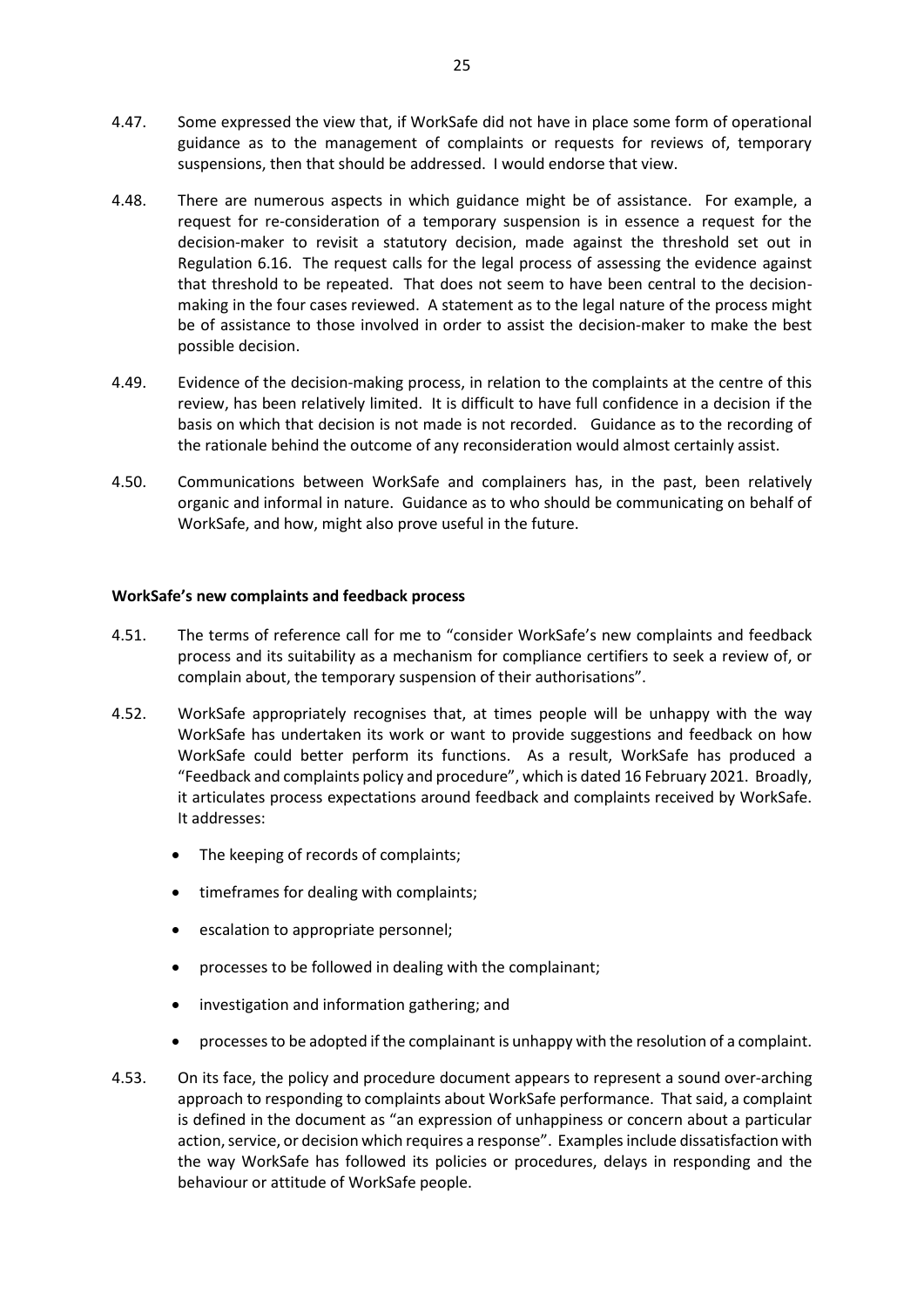- 4.54. The policy overview suggests that the focus of the policy is to capture complaints and feedback as a learning exercise to improve how WorkSafe operates. That is internally focussed. The essence of an appeal or review process is to provide a remedy to the external person affected by the relevant agency's decision.
- 4.55. It seems axiomatic that compliance certifiers whose authorisations are temporarily suspended might feel dissatisfaction with the suspension action. It might be that, in certain circumstances, the application of the procedures referred to would be consistent with the policy's expectation. That might occur, for example, in circumstances in which the compliance certifier felt that WorkSafe staff had acted in some way inappropriately or unfairly.
- 4.56. However, there are a number aspects in which the issue of temporary suspensions does not sit easily with the WorkSafe complaints and feedback policy. The policy is designed to deal with complaints and feedback. This is suited to situations in which the conduct of an individual is at the heart of the complaint. But this is not really a complaint in the sense contemplated by the policy. It is an allegation that the decision to temporarily suspend is not supported by the evidence, or is simply wrong. The certifier in question might have no cause to complain about their treatment by an individual within WorkSafe but still consider that the decision to temporarily suspend was wrong and should be overturned. The terms of the document do not clearly suggest a mechanism for reviewing the substantive evidential basis for the decision reached.
- 4.57. The second point relates to the essence of the Regulations Review Committee's point, in relation to the absence of a right of appeal against a temporary suspension. This was that there was no objective and independent methodology available to test whether or not the suspension action was warranted. In other words, there was no process testing whether the "necessary for safety" threshold was actually met in the circumstances of the individual case.
- 4.58. If a review process were to have any rigour, a number of elements would be expected. First, I think that most would expect the review to have an independent element. That does not necessarily mean independence from WorkSafe. It might be possible for WorkSafe to identify a person or persons within the organisation, equipped to consider the temporary suspension against the threshold of "necessary for safety" and reach their own conclusion. There is nothing in the complaints and feedback procedure that would appear to reflect the independence of mind necessary to provide a rigorous review system.
- 4.59. There should be certainty as to what the review process would look like and that should be capable of communication to the affected person at the outset. The current complaints and feedback policy and process is not that prescriptive.
- 4.60. Ultimately, my recommendation would be that WorkSafe implement a "bespoke" process for the receipt, processing and determination of complaints about, and requests for reviews of, temporary suspensions.

# **WorkSafe's methods and approach and their effectiveness**

4.61. Each case in which a compliance certifier complains about a temporary suspension will raise different facts and issues. That is a given. What is apparent, from a review of the cases in which compliance certifiers have complained to WorkSafe about a temporary suspension in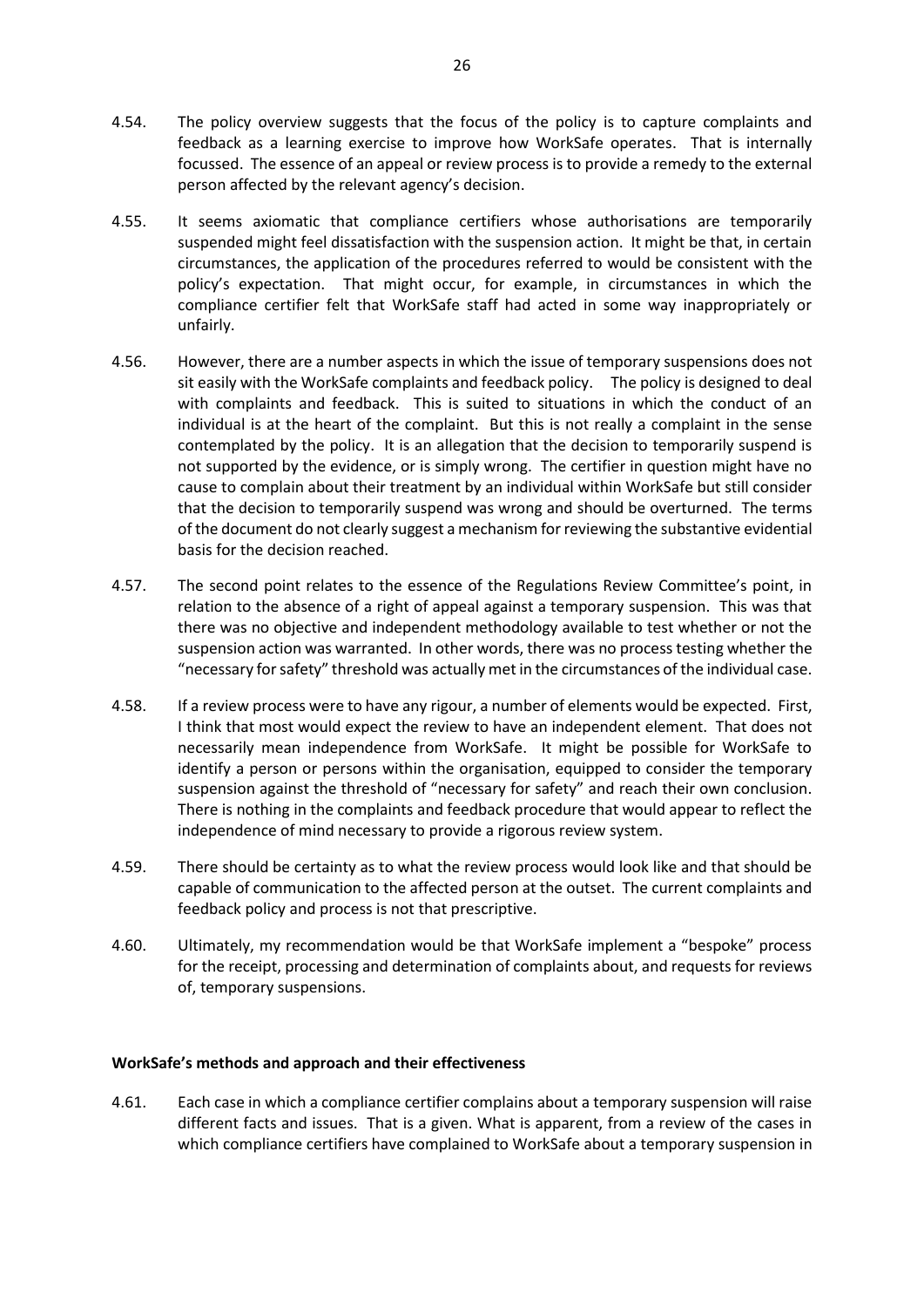the past, is that there has been relatively little in the way of consistency in WorkSafe's response.

- 4.62. What would appear to be another theme is a comparatively "reactive" approach to the circumstances presented. That could perhaps reflect a focus on driving the investigation to its conclusion, rather than the complaint/review process.
- 4.63. There seemed to be relatively little consideration of the fact that, in essence, what was being sought in each case was a re-determination of whether or not the safety threshold was met, such that it was appropriate, in terms of the Regulations, for the temporary suspension to remain. Certainly, there was relatively little evidence of the decision-making process in this regard. Necessarily, this leaves an absence of comfort as to whether or not the decisionmaking process was robust in each case.
- 4.64. The effectiveness of these approaches is necessarily difficult to classify. In some cases, the approach was effective. Mr Smith's engagement with Mr Moore on behalf of resulted in a reasonably speedy resolution of her complaints about the temporary suspension. WorkSafe was left in a position in which it had some comfort that the issues underlying the safety concerns were dealt with while the investigation proceeded.
- 4.65. Conversely, the resolution of the first suspension of **could not have been** described as effective. WorkSafe was left in a position in which it had removed the suspension without receiving the written undertaking it apparently regarded as necessary to answer its safety concerns. There remain doubts in my mind as to whether or not a formal assessment of the safety risk was ever undertaken by the decision-maker, in this case, before the suspension was removed.
- 4.66. Finally, a word about the attitudes of WorkSafe staff. It is axiomatic that the work of the regulator, particularly these days, is sometime difficult and often thankless. I did not find any evidence to suggest that those who were involved with responses to complaints or requests for reviews were anything other than courteous, cooperative and constructive in their attempts to resolve the issues facing them. That includes dealings with certifiers and their legal advisers.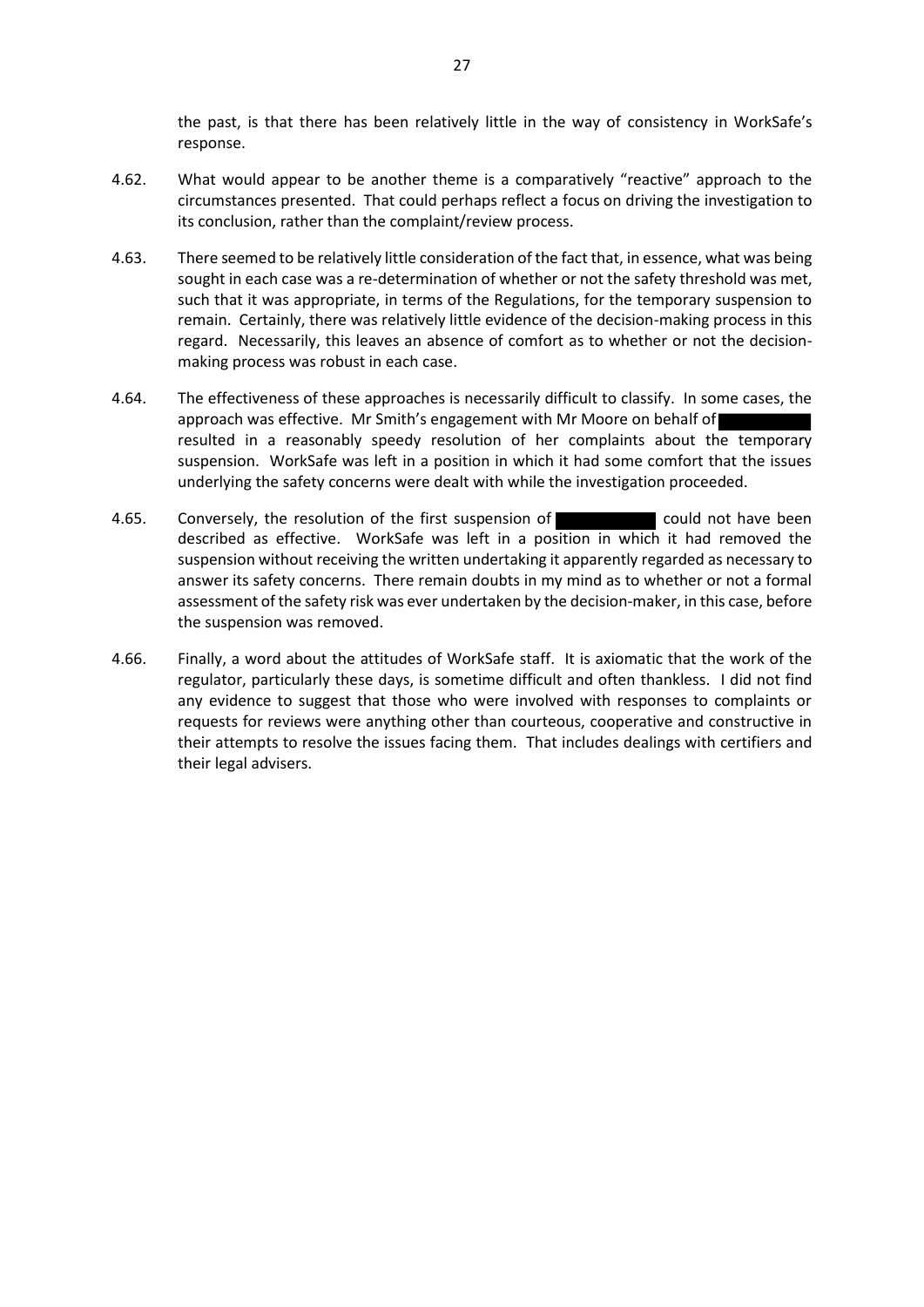### **5. Conclusions and recommendations**

- 5.1. The regulations provide for WorkSafe to take steps that could potentially have significant ramifications for the business interests of those certifiers involved. Between 2017 and 2021, this has occurred on five occasions, in respect of four compliance certifiers. Essentially, there were four complaints registered with WorkSafe as to these decisions.
- 5.2. In its essence, a complaint about a decision to temporarily suspend a compliance certifier calls for a reconsideration of the decision to impose the suspension under Regulation 6.16. Although not expressly provided for in the Regulations, such a reconsideration is as much an exercise of the discretion granted as the original imposition of the suspension. It calls for an appropriately formal process in receiving, recording, determining and communicating the outcome of the complaint or request for review.
- 5.3. Overall, WorkSafe's responses to the four instances in which temporary suspensions led to complaints or requests for their review appeared well-intentioned and focussed on being fair and reasonable in its dealings with the compliance certifier. That is commendable in circumstances in which it was apparent that the certifiers in question, and their legal advisers, were not always disposed to adopt a constructive approach to their dealings with WorkSafe.
- 5.4. However, WorkSafe's responses also appeared relatively organic and informal in nature. At times, transactional discussions associated with the basis on which a suspension might be lifted were allowed to obscure the true nature of the exercise, which was the reversal of what was, in effect, a statutory decision. A clear, consistent process was not discernible in the responses to the various complaints.
- 5.5. The same could be said for the process associated with extensions to periods of investigation under Regulation 6.17. On occasions, circumstances appear to have been allowed to overcome the regulatory requirement to formally extend.
- 5.6. Given that the reconsideration of a temporary suspension is an action incidental to a regulatory power, I would have expected to see at least some contemporaneous record by the decision-maker as to their decision and their reasons for it. In no case could I identify such a record from the information provided to me.
- 5.7. Those spoken to expressed a preference for some form of written policy document to be prepared providing operational guidance on the appropriate process to be adopted in response to complaints. They appeared, rightly in my view, to recognise that such a policy and/or procedure would provide them with protection as they negotiate complaints/review requests in the future.

# *Recommendations*

- 5.8. I would recommend that WorkSafe give thought to the adoption of a written procedure for responding to complaints and requests for reviews of temporary suspensions. The existing WorkSafe complaints and feedback policy and process document contains elements that would be appropriate for this procedure. However, I would not recommend that WorkSafe simply adopt that complaints and feedback process for dealing with temporary suspensions.
- 5.9. If minded to implement some form of temporary suspension specific review process, WorkSafe should consider the following: